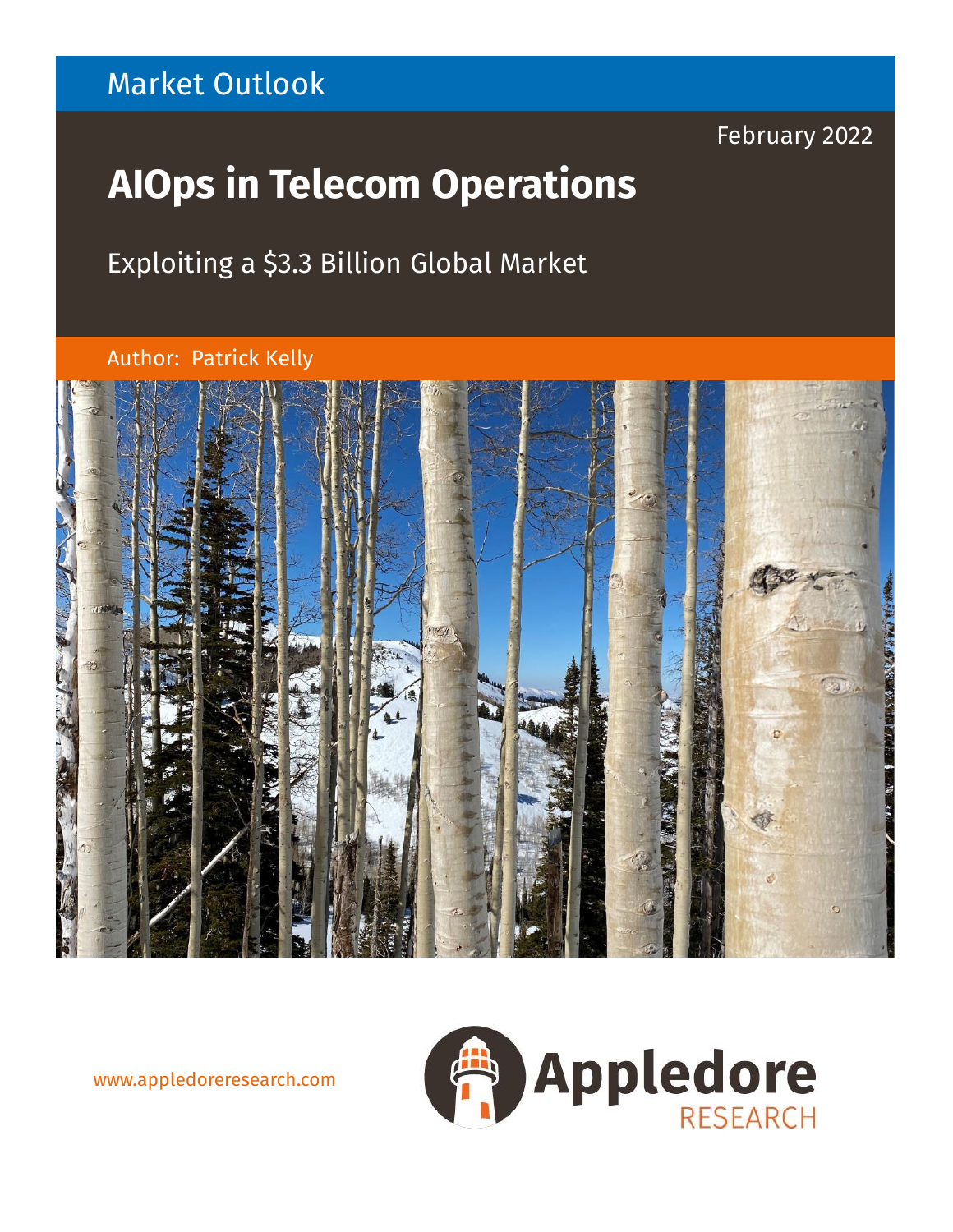Published by Appledore Research LLC • 44 Summer Street Dover, NH. 03820

Tel: +1 603 969 2125 • Email: Patrick.kelly@appledorerg.com• www.appledoreresearch.com

© Appledore Research LLC 2022. All rights reserved. No part of this publication may be reproduced, stored in a retrieval system, or transmitted in any form or by any means – electronic, mechanical, photocopying, recording or otherwise – without the prior written permission of the publisher.

Figures and projections contained in this report are based on publicly available information only and are produced by the Research Division of Appledore Research LLC independently of any client-specific work within Appledore Research LLC. The opinions expressed are those of the stated authors only.

Appledore Research LLC recognizes that many terms appearing in this report are proprietary; all such trademarks are acknowledged, and every effort has been made to indicate them by the normal USA publishing standards. However, the presence of a term, in whatever form, does not affect its legal status as a trademark.

Appledore Research LLC maintains that all reasonable care and skill have been used in the compilation of this publication. However, Appledore Research LLC shall not be under any liability for loss or damage (including consequential loss) whatsoever or howsoever arising because of the use of this publication by the customer, his servants, agents or any third party.

Publish date: 2/21/2022

Cover image: Patrick Kelly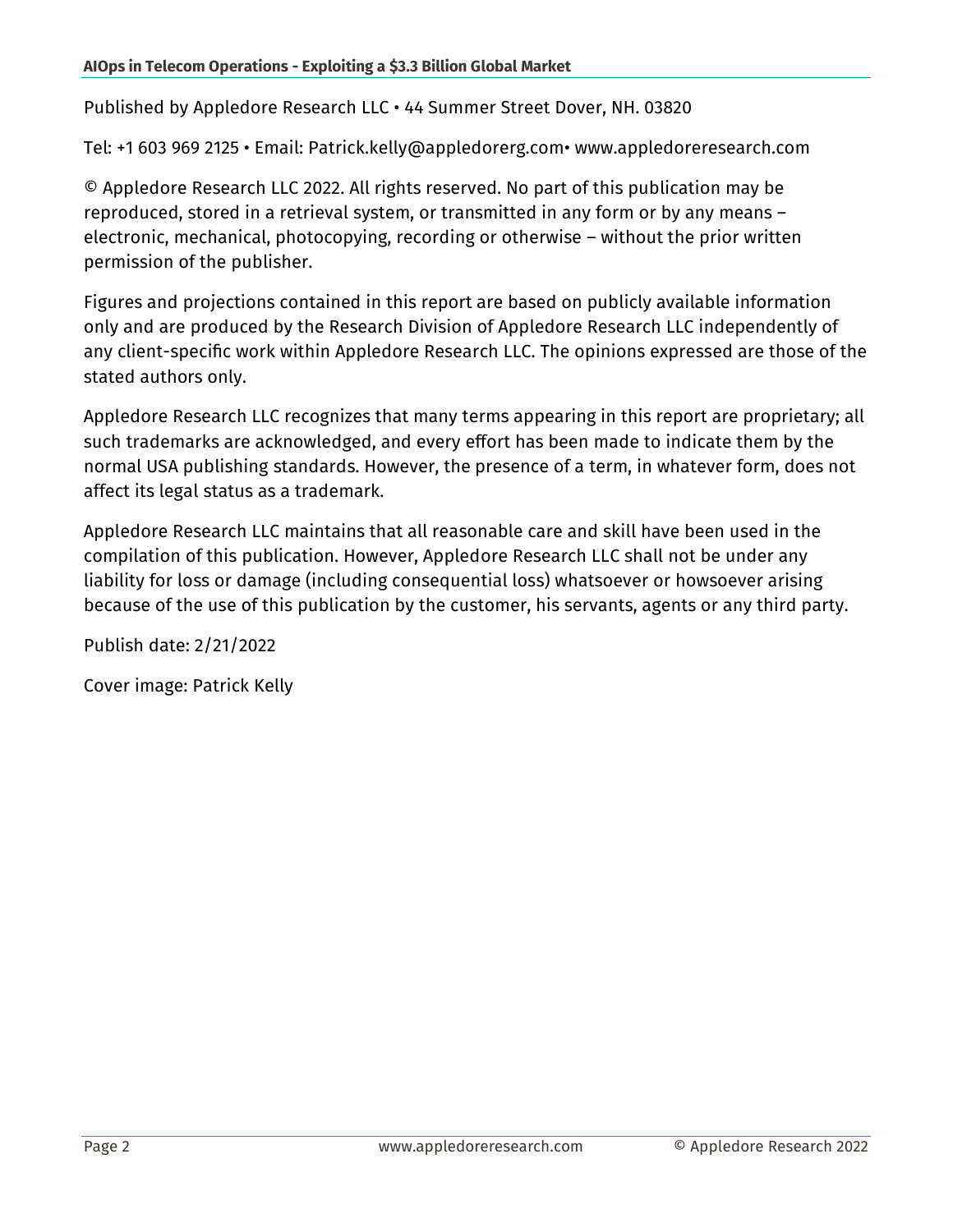# Contents

| WHAT ARE THE RISKS TO ACCELERATING AND ADOPTING AIOPS?  15 |  |
|------------------------------------------------------------|--|
|                                                            |  |
|                                                            |  |
|                                                            |  |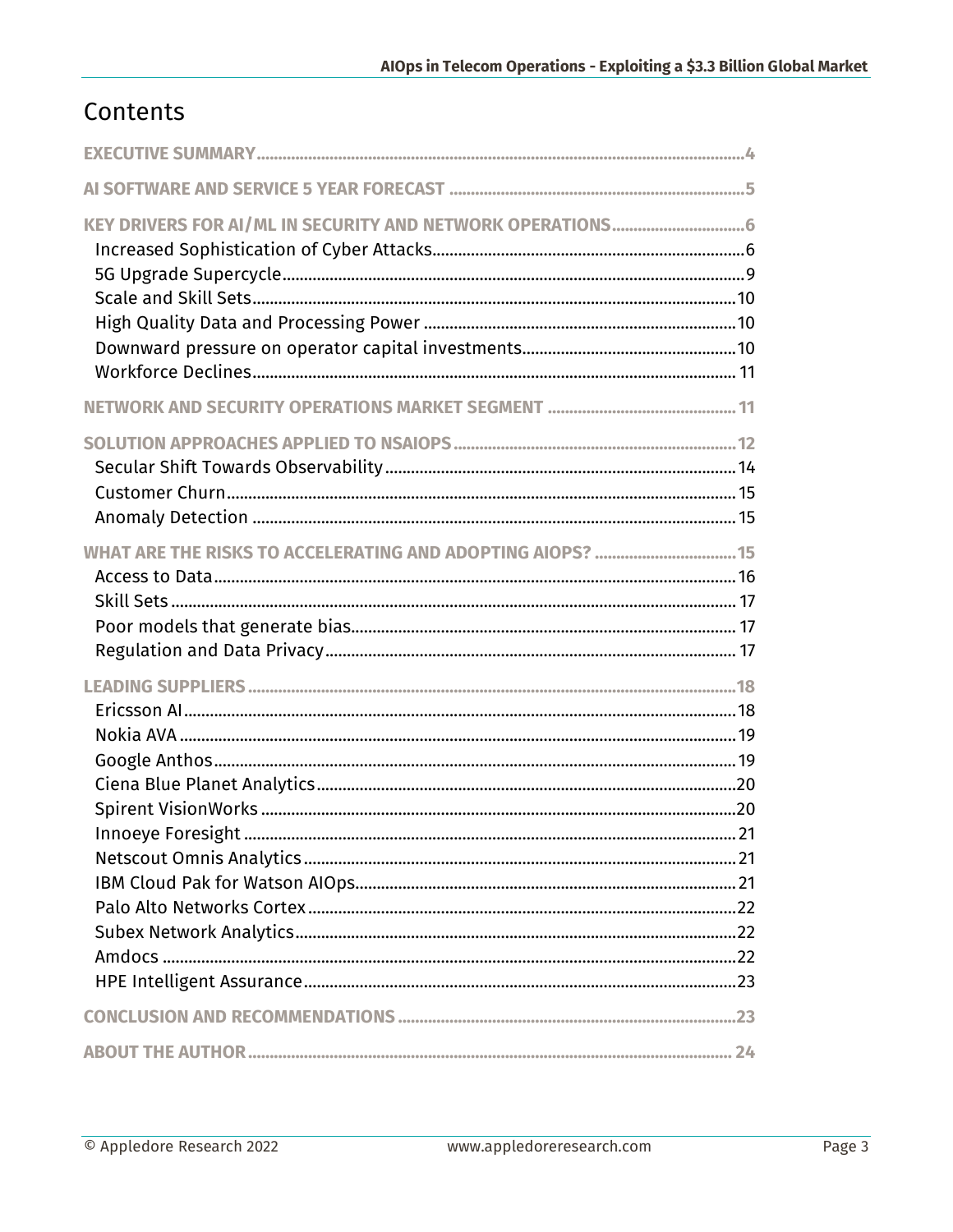## <span id="page-3-0"></span>EXECUTIVE SUMMARY

#### *"AIOps is the green shoot that leads to self-healing, hyper scaling of resources, and maximum automation."- Patrick Kelly*

AIOps is the foundation of telecom operations innovation platform to improve network availability, capital efficiency, and cyber-attacks in cloud networks.

AIOps is a critical system that dramatically reduces operational cost and improves the value of customer loyalty and brand equity. AI/ML is the green shoot that leads to self-healing, hyper scaling of resources, and maximum automation. In this new world CSPs can increase new services tenfold, turn up new edge services in minutes instead of months, and scale staff to customer ratios from 1:1K to 1:50K. These operational performance metrics are not theoretical but instead are real figures from the best run cloud hyperscaler, fintech, and e-commerce businesses.

Our thesis is that CSPs need to accelerate the adoption of ML faster and utilize the power of the technology across all areas of operations. The strategy must be unified in bringing different teams together that are isolated today, such as *Network operations, Customer operations* and *Security operations*. You can't deliver high network availability if a DDOS attack incident is being propagated and nobody outside of security silo is aware of it. A key part of realizing the promise of AI/ML requires the democratization of the data freeing it from the technology domain silo and organizational fiefdom. Open APIs will play a critical role with key suppliers to realize the promise of AI/ML.

However, the telecommunication market has been very slow to embrace the automation of operations relative to other industries. This unwillingness to restructure operations to take advantage of low-cost machine intelligence has had a direct impact on the financial performance of CSPs. The proven AI led business models applied by innovative providers in cloud infrastructure, fintech, and digital commerce have disrupted traditional businesses. In the telecom segment hyperscale cloud providers have captured market share in core areas of the communication sector including mobile content, cloud, and edge computing. Driven by the increasing disaggregation of network and the use of AI automation, cloud providers are able to outperform traditional telecom providers in terms of operational efficiency metrics. This is largely due to advances in the use of technology deployed to replace high input cost (labor) in business operations.

AI/ML brings with it high value use cases that span, operations, planning, capacity utilization, threat detection, and energy management. We forecast that the market will grow from USD 558 Million in 2021 to USD 3.3 Billion in 2026. The wider market for AI/ML is much greater. This report focuses specifically on the Network and Security AIOps (NSAIOps) in the telecommunication segment.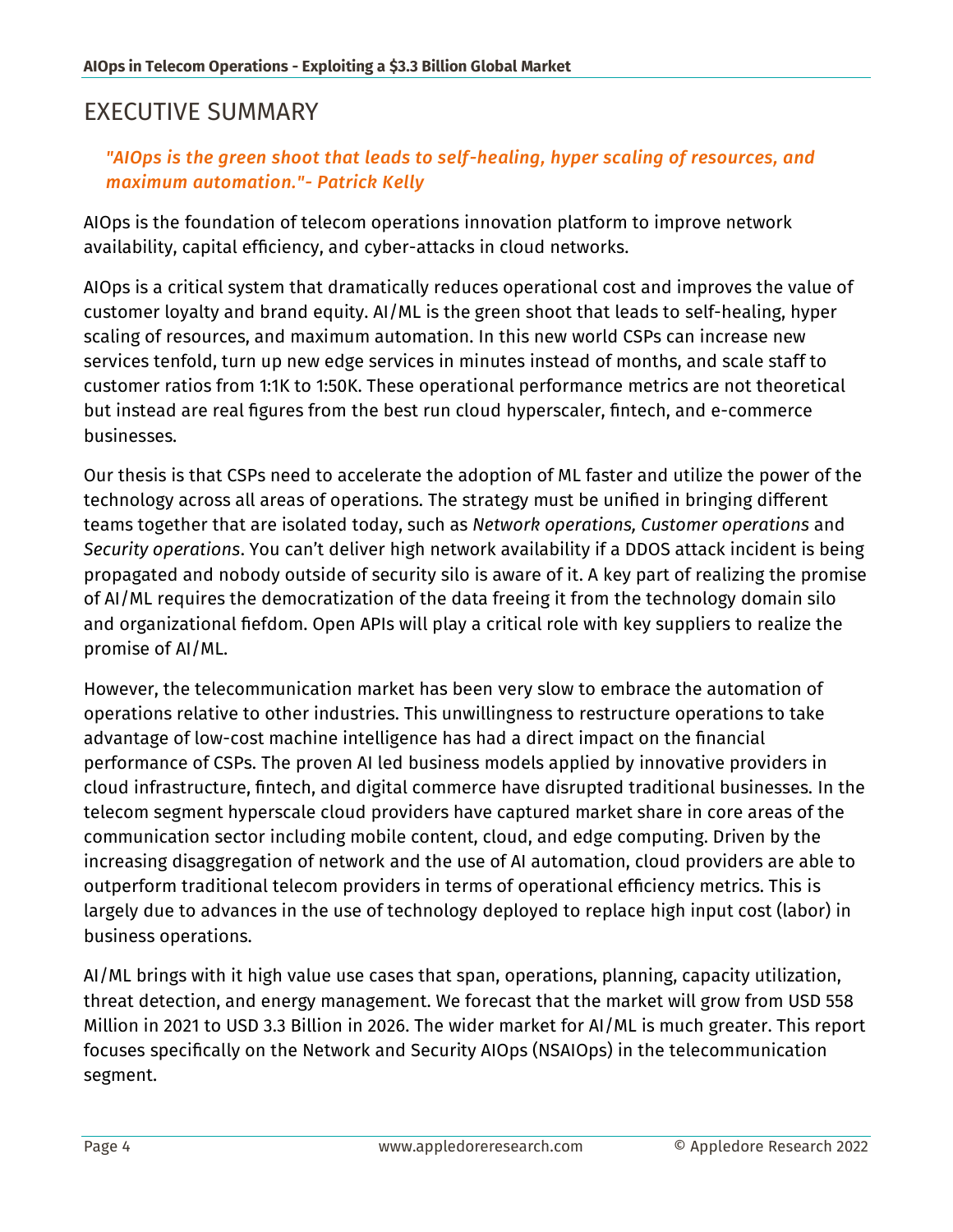Today we have entered a market maturity cycle of crossing the chasm for telecom operations AIOps. The hype and bold promises, just a few years ago that suggested that AI and machine learning would lead to a fully autonomous network has moderated. Appledore expects more AI proof point wins that focus on value generation in targeted areas to include network optimization, problem-solving, operational efficiency, power management, and securing the infrastructure.

This report focuses on our findings in the most predominant use cases in the telecommunications industry. We evaluate the supply and demand side economic drivers. We also considered the broader secular trends impacting the market for AIOps investments including future labor force declines. As with most fast-growing early-stage market segments business models and the ecosystem will adapt quickly prior to maturation. We profile some of the leading suppliers and identify new entrants from the larger ecosystem.

# <span id="page-4-0"></span>AI SOFTWARE AND SERVICE 5 YEAR FORECAST

Appledore Research forecast that the Network and Security AIOps market will increase from USD 558 Million in 2021 to USD 3.3 Billion in 2026 (figure 1). We adjusted our forecast from our report in 2020 to adjust for changes in our market taxonomy. We exclude data curation platforms like Splunk from the forecast model. Representative supplier solutions include Nokia AVA, Ciena BPA, Palo Alto Networks Cortex, Symphony Innoeye, Spirent VisionWorks, IBM Cloud Pak, Google Anthos, Ericsson Intelligent Automation Platform, among others.



#### **Figure 1: Network and Security AIOps Forecast 2021-2026**

#### *Source: Appledore Research*

The use cases that we see the highest investment in AI over the next three years in the telco sector include: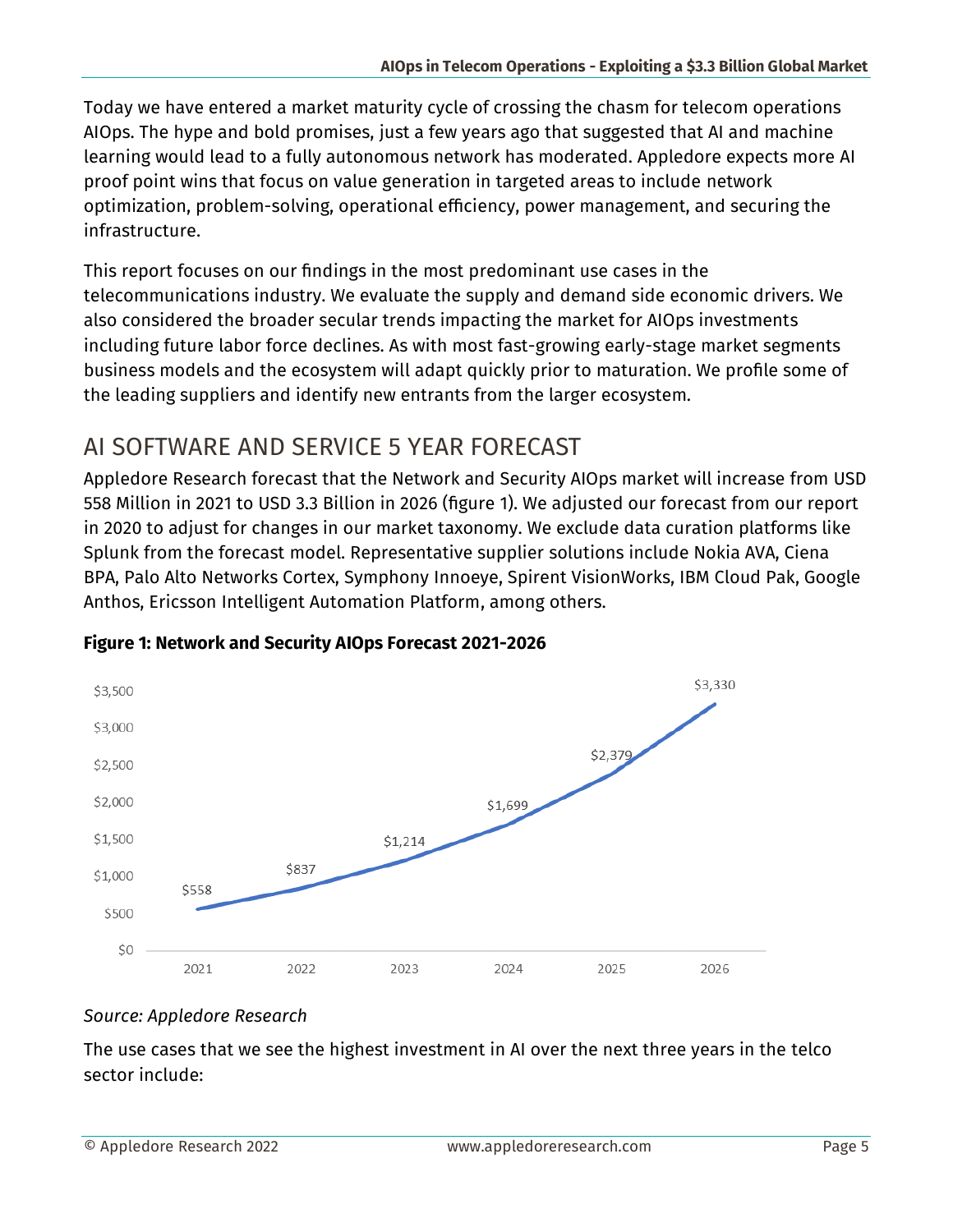- 1. A 20-fold improvement in isolating faults and service impacting events
- 2. Isolating and detecting cyber-attacks in near real time
- 3. Mitigating ransomware and data breaches against machine generated attacks
- 4. More accuracy in predicting demand of network capacity
- 5. Better asset allocation for capital investments
- 6. Increases in customer retention
- 7. Reducing fraudulent transactions
- 8. Improvements in personalized marketing campaigns
- 9. Predictive maintenance and avoidance of unnecessary truck rolls
- 10. Improvement in energy management

## <span id="page-5-0"></span>KEY DRIVERS FOR AI/ML IN SECURITY AND NETWORK OPERATIONS

NSAIOps is the term that we will use to define the submarket segment. It is focused on gathering log file data, telemetry data in the network, observing data in motion, and applying techniques and algorithms that yield insights and reliable predictions on the behavior and future state of the network.

Applying AI for improving prediction and business outcomes will transform decision making in most job functions of telecommunication operators in the next decade. AI tools used in the right context will improve subscriber experience, network operations & planning, energy management, and anomaly detection. Its application falls into a spectrum of potential uses including contextual insights, accurately predicting future events, and in the not-too-distant future full automation of workflow task.

#### <span id="page-5-1"></span>**Increased Sophistication of Cyber Attacks**

Telecommunication providers face two broad security attack surfaces.

- The first attack surface is the internal network that delivers voice, video, and data services to millions of customers. Attack vectors facing the public network must be secured at each point of presence and must take a comprehensive zero trust architecture to secure the access networks and gateways that are vulnerable to state sponsored groups and criminal organizations.
- The second attack surface that could potentially become compromised is managed services that include PaaS, IaaS, and SaaS related offers which rely on a larger partner eco-system. Attacks can occur at the endpoint, application, and network layer. This is a more difficult zone to secure due to the nature of many trusted relationships and distributed nature of the infrastructure. The [Solarwinds incident](https://www.sans.org/blog/what-you-need-to-know-about-the-solarwinds-supply-chain-attack/) was propagated using a method known as supply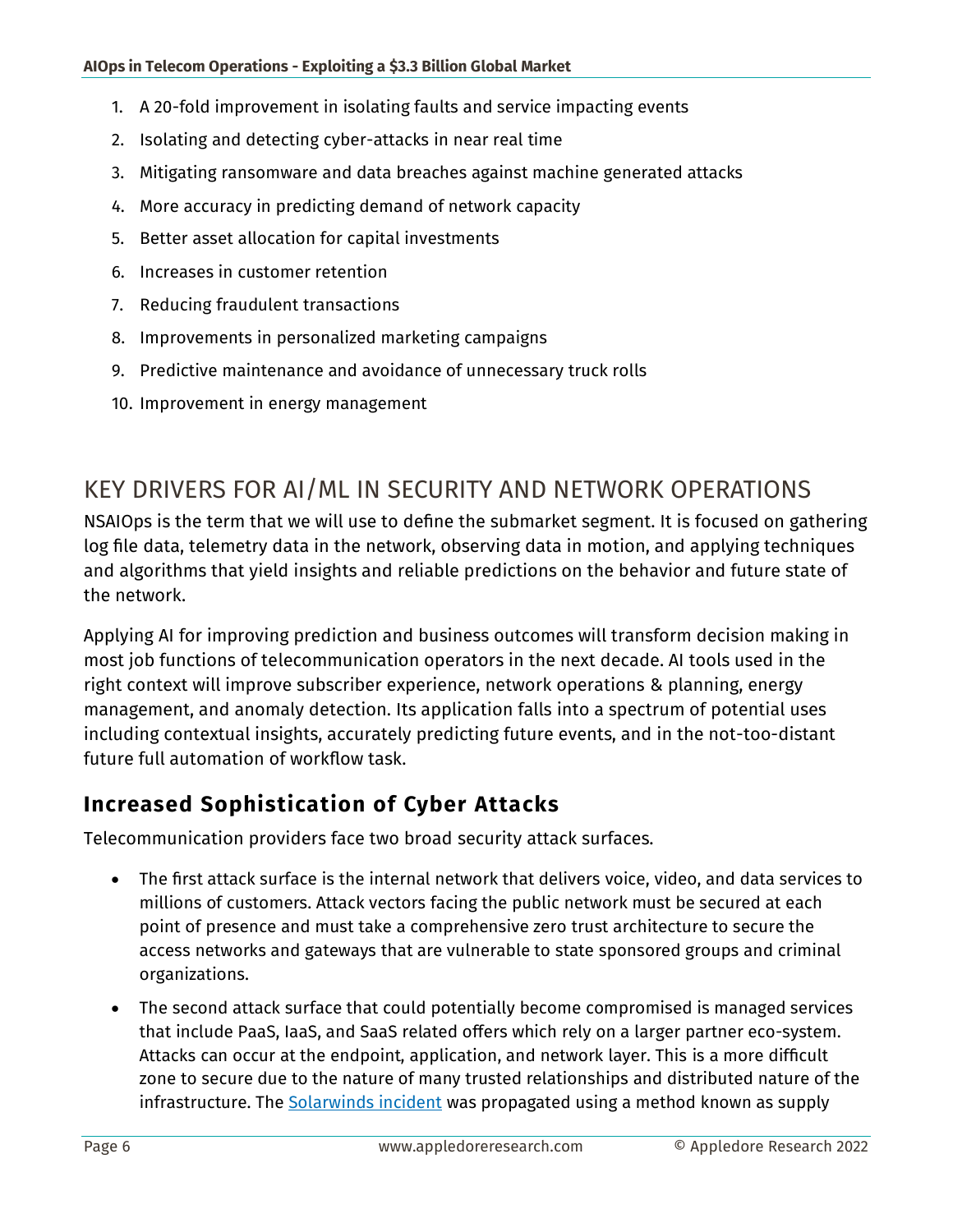chain attack to insert malicious code into the Orion system. Its success was predicated on targeting a third party trusted relationship and using a backdoor to gain access to system files circumventing other malware and security technologies.

Bad actors are taking advantage of the larger attack surface, driven by the lift and shift of workloads on premise to the cloud and the distribution of remote workers. At the same time, nation states have increased cyber attacks focusing on critical assets in the telecom, energy, financial, transportation, and government sectors.

The most recent highest profile cyber-attack was targeted at Solarwinds. In early 2020, hackers secretly broke into SolarWind's network and added malicious code into the product Orion. Solarwinds has 33,000 customers. Beginning as early as March of 2020, SolarWinds unwittingly sent out software updates to its customers that included the hacked code. The code created a backdoor to customer's information technology systems, which hackers then used to install more malware. The hackers used a method known as a supply chain attack to insert malicious code into the Orion system. A supply chain attack works by targeting a third party with access to an organization's systems rather than trying to hack the networks directly. The third-party software, in this case the SolarWinds Orion Platform, creates a backdoor through which hackers can access and impersonate users and accounts of victim organizations. The malware could also access system files and blend in with legitimate SolarWinds activity without detection, even by antivirus software. SolarWinds was a perfect target for this kind of supply chain attack. Because their Orion software is used by many multinational companies and government agencies, all the hackers had to do was install the malicious code into a new batch of software distributed by SolarWinds as an update or patch.

Microsoft reported cyberattacks and data breaches in January 2021 after four zero-day exploits were discovered in on-premises Microsoft Exchange Servers. The attackers obtained full access to user emails and passwords and administrator privileges on the server. It was estimated that 300,000 servers fell victim to the attacks.

In August 2021 T-Mobile USA confirmed that a data breach exposed almost 50 million customers' data, with the attacker accessing social security numbers, names, and dates of birth.

On May 7, 2021, Colonial Pipeline, an American oil pipeline system that originates in Houston, Texas, and carries gasoline and jet fuel suffered a ransomware cyberattack that impacted computerized equipment managing the pipeline. The primary target of the attack was the billing infrastructure of the company. It paid \$4.4 Million to criminal hacking group DarkSide to restore the systems.

Meatpacker JBS USA paid a ransom equivalent to \$11 million following a cyberattack that disrupted its North American and Australian operations. JBS is the largest meat producer.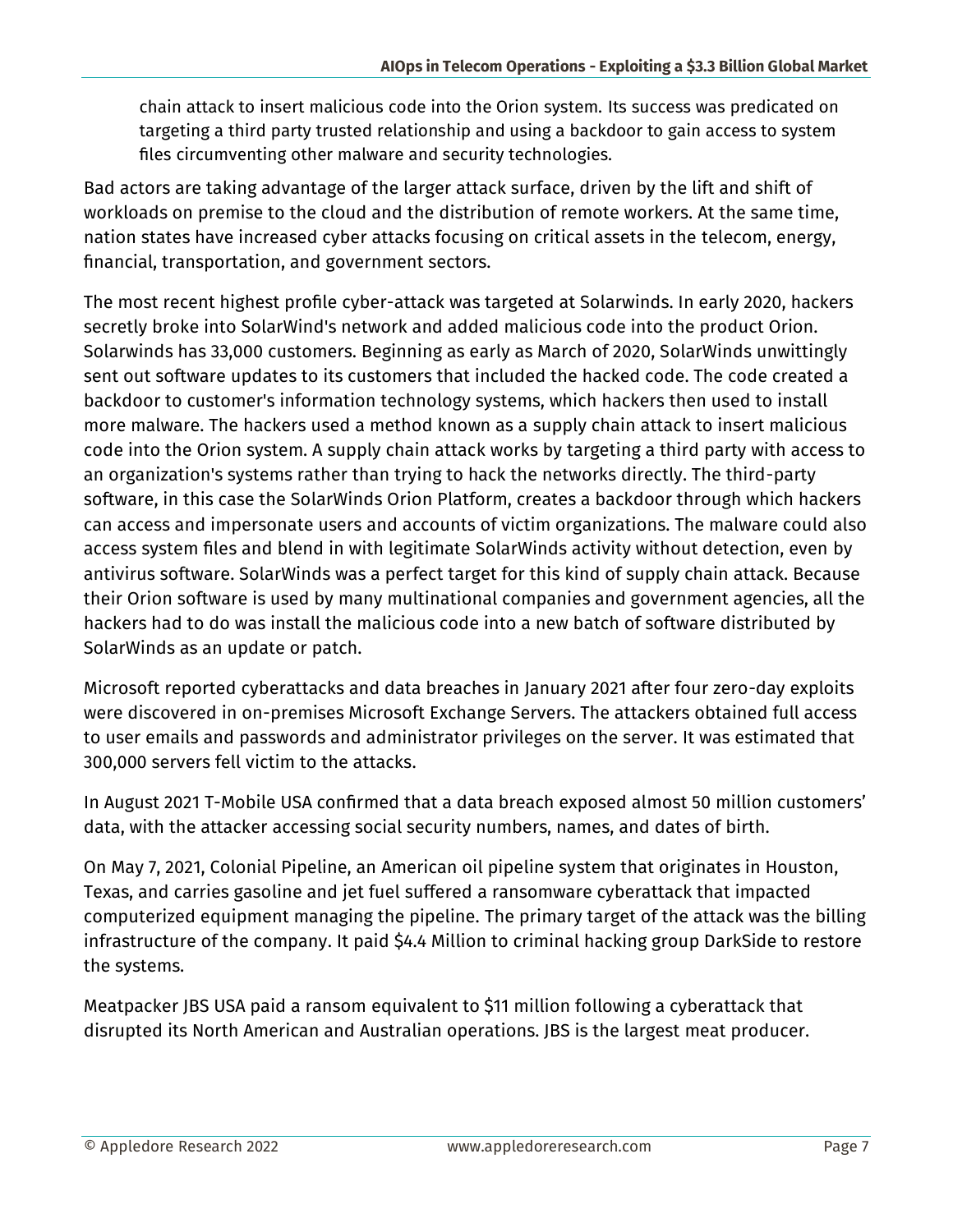| <b>Sector</b>                            | <b>Cyber Attach Type</b>                        |
|------------------------------------------|-------------------------------------------------|
| Federal, state, private companies (30K+) | Solarwinds Orion supply chain hack              |
| Food                                     | <b>JBS</b> ransomware                           |
| <b>Energy</b>                            | Colonial Pipeline ramsomware attack (\$4.4 M)   |
| <b>Government</b>                        | <b>Belgium DDoS</b>                             |
| <b>Telecom / Cloud</b>                   | Microsoft Exchange Server Zero Day hack         |
| <b>Government</b>                        | Japan Olympics data leak                        |
| <b>Transportation</b>                    | South Africa port                               |
| <b>Government</b>                        | <b>Russian Election hack</b>                    |
| <b>Telecom</b>                           | T-Mobile 50Million account breach               |
| <b>Financial</b>                         | Poly Network \$600 Million cryptocurrency theft |

#### **Figure 2: Notable Cyber-attacks in 2020 to 2021**

#### *Source: Appledore*

Automation and security operations AI/ML, when fully deployed, provide the biggest threat mitigation to counter ransomware, financial theft, data theft, hijacking critical infrastructure, and brand destruction.

Zero trust security architecture requires a complete view of the attack surface. Data collection from the cloud, network, endpoints, and authentication identity management servers must be captured and correlated to scale security operations. Transferring the playbooks of experts in the security operations team to AI models accelerates detection of security attacks. This is achieved based on processing vast volumes of security events to focus on high vulnerability attacks in near real time. Figure 3 provides insights on security operations from Palo Alto Networks from data on their network. It reveals some spectacular results on event processing and the use of automation in the security theater to identify and isolate cyber threats in the detection to response time frames.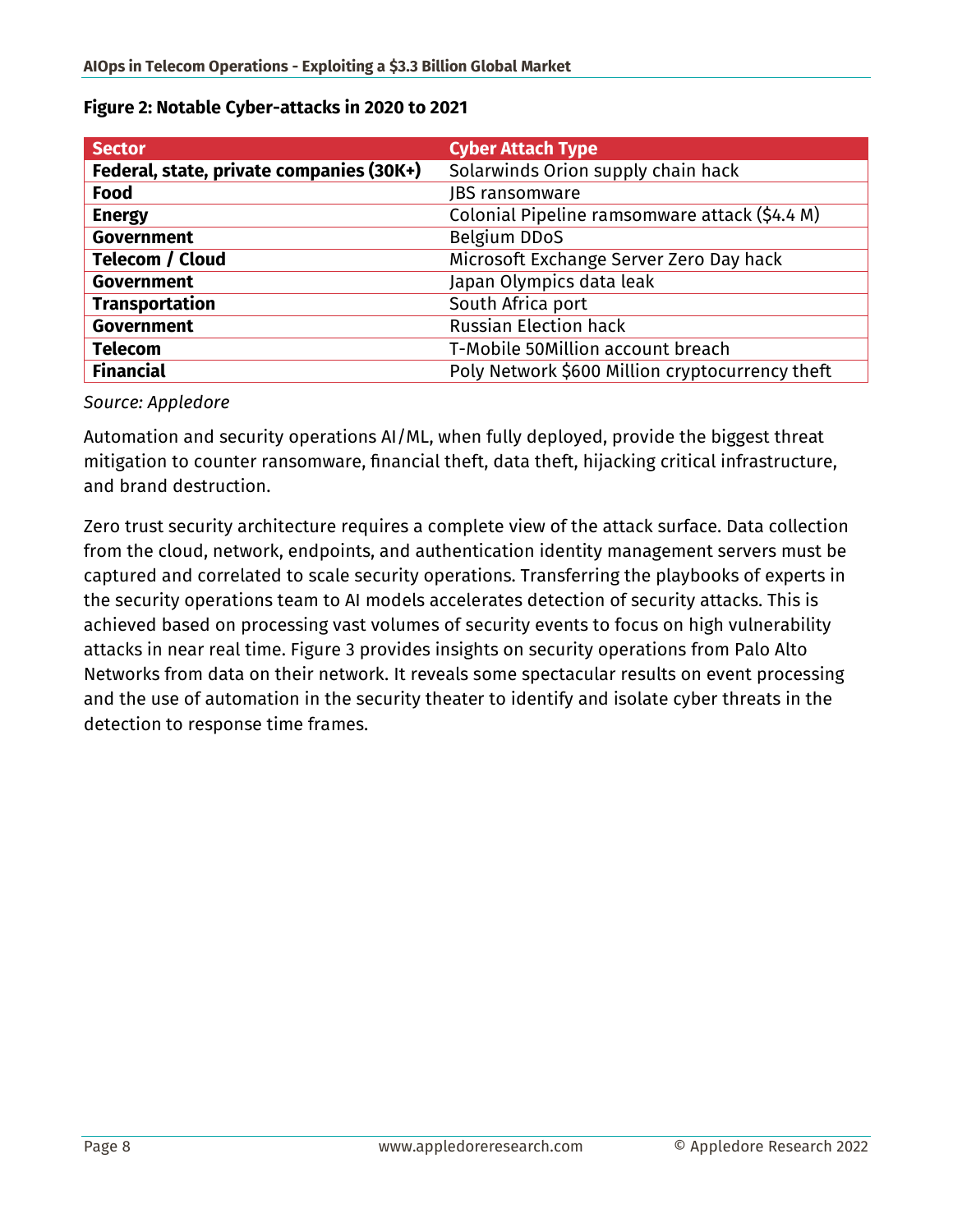

#### **Figure 3: Palo Alto Security Threat Detection and Automation Outcomes**

#### *Source: Palo Alto Networks*

#### <span id="page-8-0"></span>**5G Upgrade Supercycle**

Almost 200 mobile operators have deployed 5G at the end of 2021. Between 2021 and 2026 capital spending for 5G radio and infrastructure is forecasted at \$600 Billion on a global basis. Underneath this investment cycle is massive disruptions in the technology deployed and supplier ecosystem. The sheer complexity that comes with Open RAN, multi-vendor core networks, cloudification, edge computing, and 5GSA architecture will impact how mobile networks are managed to deliver reliable services.

If 5G is deployed with existing operational processes and tools, operational costs will rapidly inflate. This scenario on a long-term basis will become unsustainable and financially unattractive. An AIOps led approach to automation, is how this can be avoided

Previous generations of mobile network have fundamentally been about connecting handsets with centralized monolithic carrier grade applications and the internet, with the mobile network acting as an access technology between handsets and these central applications. 5G will be the first generation of mobile connectivity that is about connectivity to cloud applications and these cloud applications will be distributed within and beyond the mobile operators' network.

As an example, in the future 5G network it is possible that an operator may want to support a low latency application in a robotic manufacturing facility which demands recurring and rapid changes to factory production demands. The desired network state and associated KPIs must be captured in near real time to initiate new services, move workloads, or re-route network connections if service is impacted. AI is dependent on the ability to collect and process large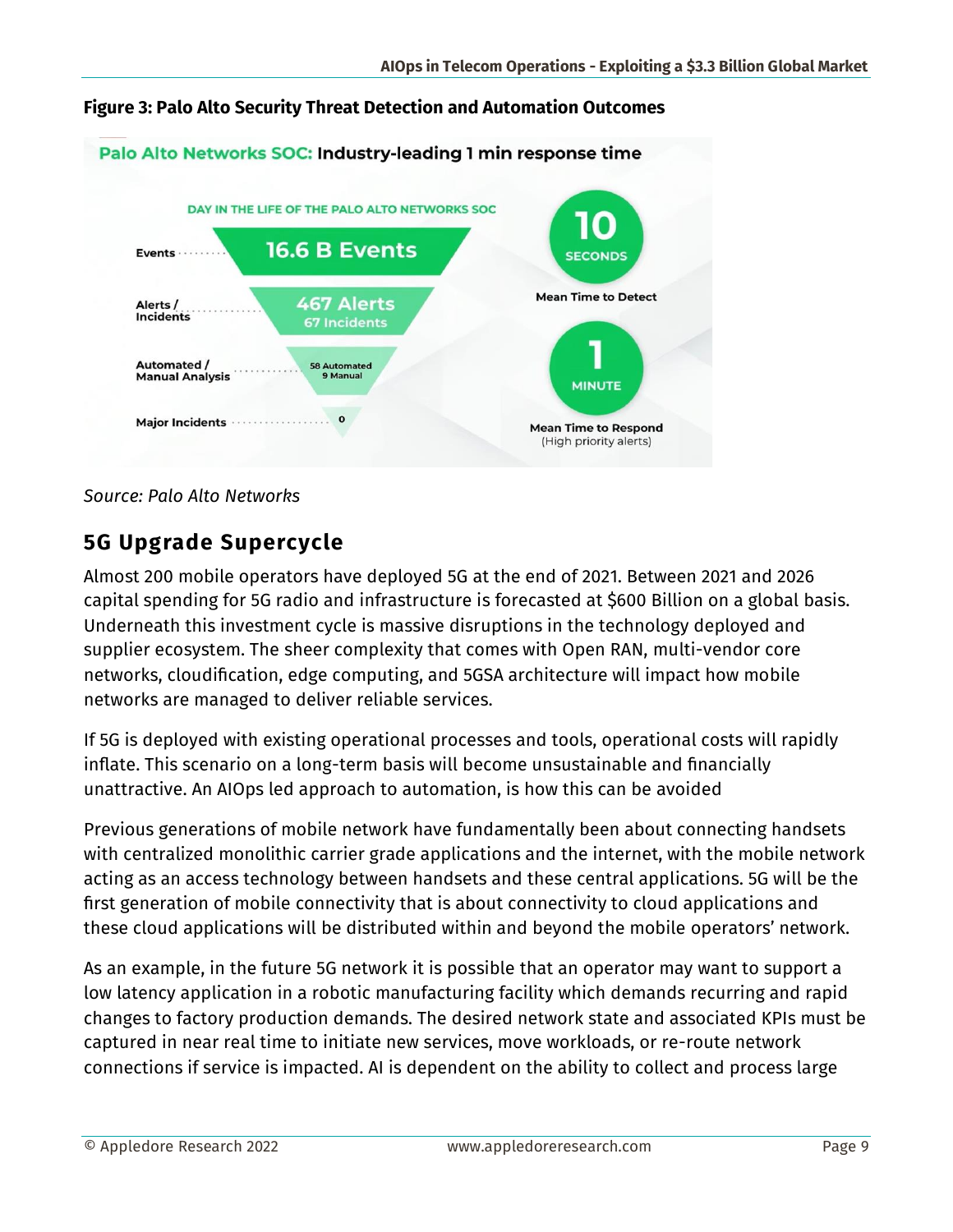amounts of telemetry data to identify patterns and determine if the service is operationally "green" or an event trigger should be generated to the network service controller.

## <span id="page-9-0"></span>**Scale and Skill Sets**

In this future AIOps world, the workforce must be prepared for a different set of skills in the IT driven software centric world. Traditional workflow processes create bottlenecks and hinder operational efficiency. A NOC driven predominantly by a human-only workforce are not only expensive, but often cannot scale to meet the future consumer demand. The automation of high-volume tasks will require CSPs to think about alternative workflow processes. AI applied correctly in the service lifecycle will outperform and dramatically change the OPEX curve.

Harnessing the power of machines over human experts is necessary to deliver and maintain service availability. This is a huge cultural shift to how things have been done over the past 50 years. It's a leap of faith to achieve the moonshot of the self-learning autonomous network. We both understand and acknowledge that the cultural barriers are much greater than the technical barriers as this transformation proceeds over the next decade. We are in the AI crawl stage of the proverbial crawl, walk, run model. In the crawl stage that exist today we expect that machine learning "findings" may be checked and confirmed by human experts. Once they pass this review it will slowly be placed into semiautomated production with basic rules to drive well understood automation actions.

## <span id="page-9-1"></span>**High Quality Data and Processing Power**

The abundance of high-quality data, advances in computational processing, and sophisticated machine learning models, available in the open-source community, is reducing both the cost and accuracy of applying AI compared to conventional hard coded methods. Attempting to deploy AI even 5 years ago was not economically feasible because of limited data sets, higher cost computing, and inferior ML models to conventional statistical regression techniques. In short, it was difficult to justify the economic benefits. That has all changed and the technology is actively being deployed in many sectors. In the telecom market it is being applied in energy management, improving subscriber experience, optimizing network traffic, isolating faults, and identifying network threats, among other things.

The unique value of AI is that it uses massive amounts of high-quality data to discover patterns, and then predict outcomes more reliably than current methods. The power of AI is that it is constantly improving its learning algorithm, using a technique called back propagation that changes weights in the hidden layer, to achieve higher levels of accuracy.

#### <span id="page-9-2"></span>**Downward pressure on operator capital investments**

Return on invested capital is a critical business metric and in today's telecom market capital investments are under pressure. Most CSPs are looking to improve their cost structure. One lever being used is cutting CAPEX budgets to reduce excessive debt on their balance sheet. The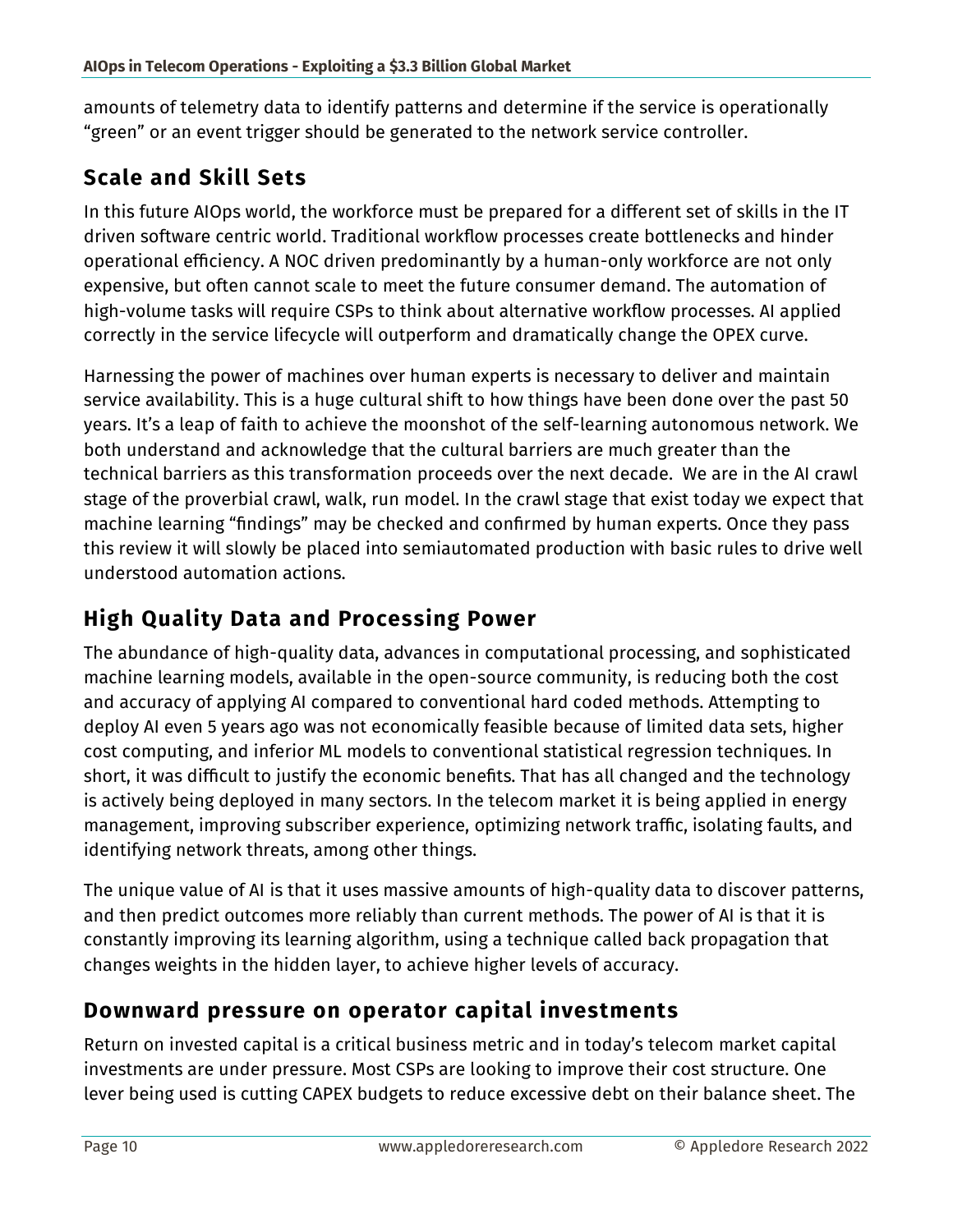end goal for the C-Suite is to focus on improved earnings. Many in the C-Suite find their current capex process to be antiquated and deeply flawed. A recent study by PwC found that nearly two-thirds of executives say that capex is driven by technology with no clear business commercial objectives.

AI can be utilized to understand customer consumption patterns and predict capacity demand in shorter duration cycles. This helps drive a much more efficient capital allocation plan.

# <span id="page-10-0"></span>**Workforce Declines**

The workforce of many developed countries is aging rapidly including Japan, Germany, China, United States, and many other European countries. Figure 4 is specific to the United States but many other countries in developed economies would reveal a similar chart. The decline has been underway since the 1980's. Covid acted as a short-term accelerator to further declines in the labor pool as baby boomers opted for early retirement. This major demographic shift will bring an end to the abundance of labor that fueled economic growth post WWII.



#### **Figure 4: United States Labor Growth Forecast 1950 to 2030**

#### *Source: US Department of Labor and Appledore.*

The decline of available labor in the economy will drive most companies to evaluate investments in automation and robotics. In the telecommunication industry much of this operational leverage will substitute labor for capital efficiency in field force, customer care, operations, and engineering jobs. Faced with a rising scarcity of labor, businesses will leverage AI and automation to raise productivity.

# <span id="page-10-1"></span>NETWORK AND SECURITY OPERATIONS MARKET SEGMENT

NSAIOps will post process network data and log files to identify abnormalities. It also encodes logic imbued by domain experts to draw conclusions and then guide corrective action to reach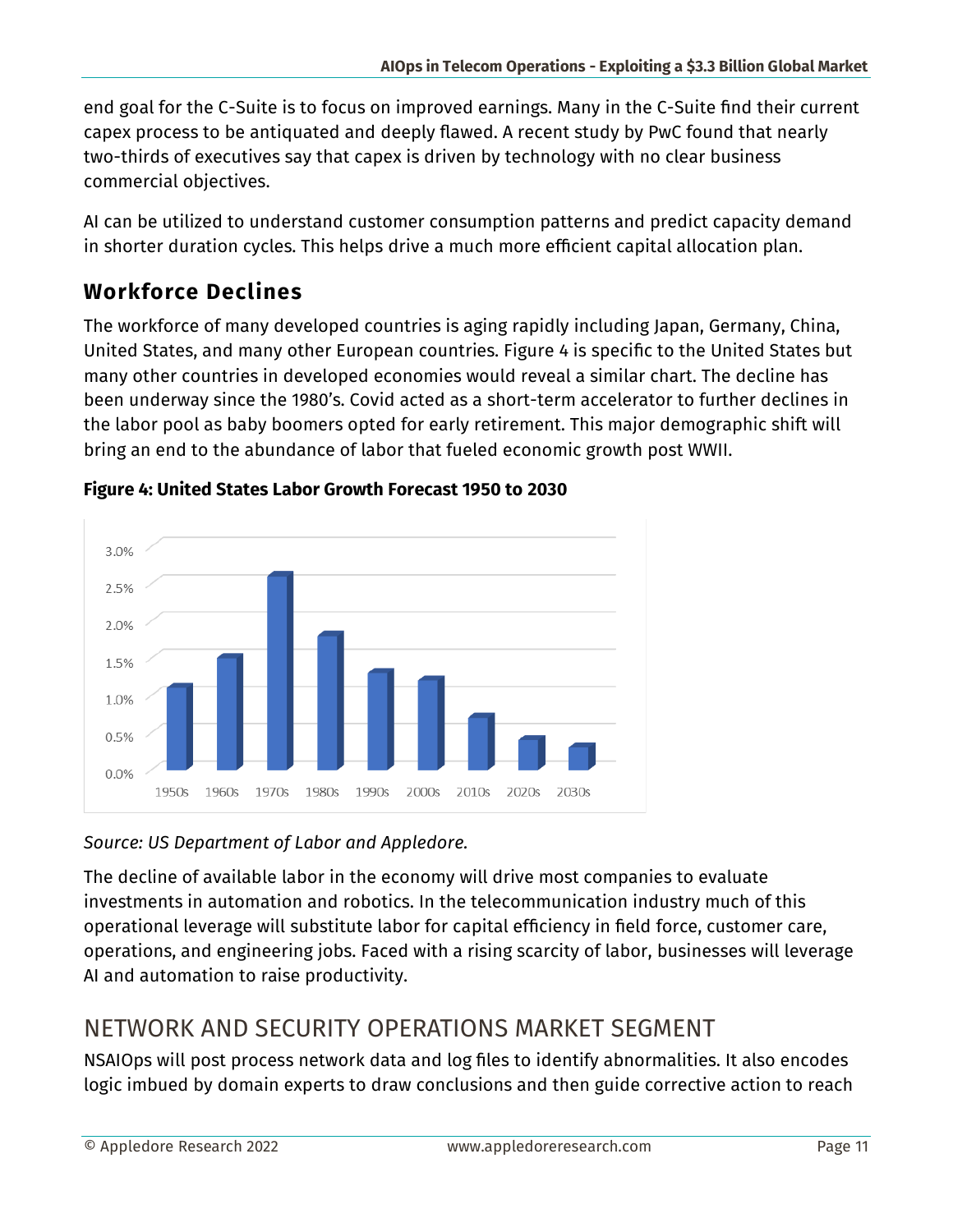an outcome. This "expert playbook" is designed to maximize the power of the AI system to produce superior outcomes over human experts. It often follows a path that follows the proverbial crawl, walk, run as a natural progression. Right now, the industry is crawling, and basic techniques include:

- Build data lakes (system wide) and data pools (network edge)
- Focus on network observability which is data in motion (real time) to detect anomalies in near real time
- Blueprint normal data patterns and isolate outliers and therefore abnormalities
- Predict and prevent impending threshold crossings
- Adopt best practices to automate corrective actions, including guiding human actions from CSRs to engineers who want more certainty, data, and guidance.

Existing service assurance systems in the telecommunication network were designed to manage a fixed set of resources and are inappropriate for monitoring dynamic distributed networks. Service Assurance code was written for known and well understood problems. Some advances were made to develop signature patterns to determine the root cause of a problem. But this approach won't work in a dynamic, virtualized network, where autonomous changes will occur continuously.

# <span id="page-11-0"></span>SOLUTION APPROACHES APPLIED TO NSAIOPS

Applying AI for improving prediction and business outcomes will transform decision making in most job functions of telecommunication operators in the next decade. AI tools used in the right context will improve cybersecurity, network operations and planning, customer care, and energy management. AI enables the identification of unknown problems that coded solutions overlook.

The abundance of high-quality data, advances in computational processing, and sophisticated machine learning models, available in the open-source community, is reducing both the cost and accuracy of applying AI compared to conventional hard coded methods. Attempting to deploy AI even 5 years ago was not economically feasible because of limited data sets, higher cost computing, and inferior ML models to conventional statistical regression techniques. In short, it was difficult to justify the economic benefits. That has all changed and the technology is actively being deployed in many sectors outside of telecom for natural language translation, facial recognition, advance driver assistance systems, and industrial automation.

The value of AI is that it uses data to discover patterns, and then predict outcomes more reliably than current methods. The power of AI is that it is constantly improving its learning algorithm, using a technique called back propagation that changes weights in the hidden layer, to achieve higher levels of accuracy.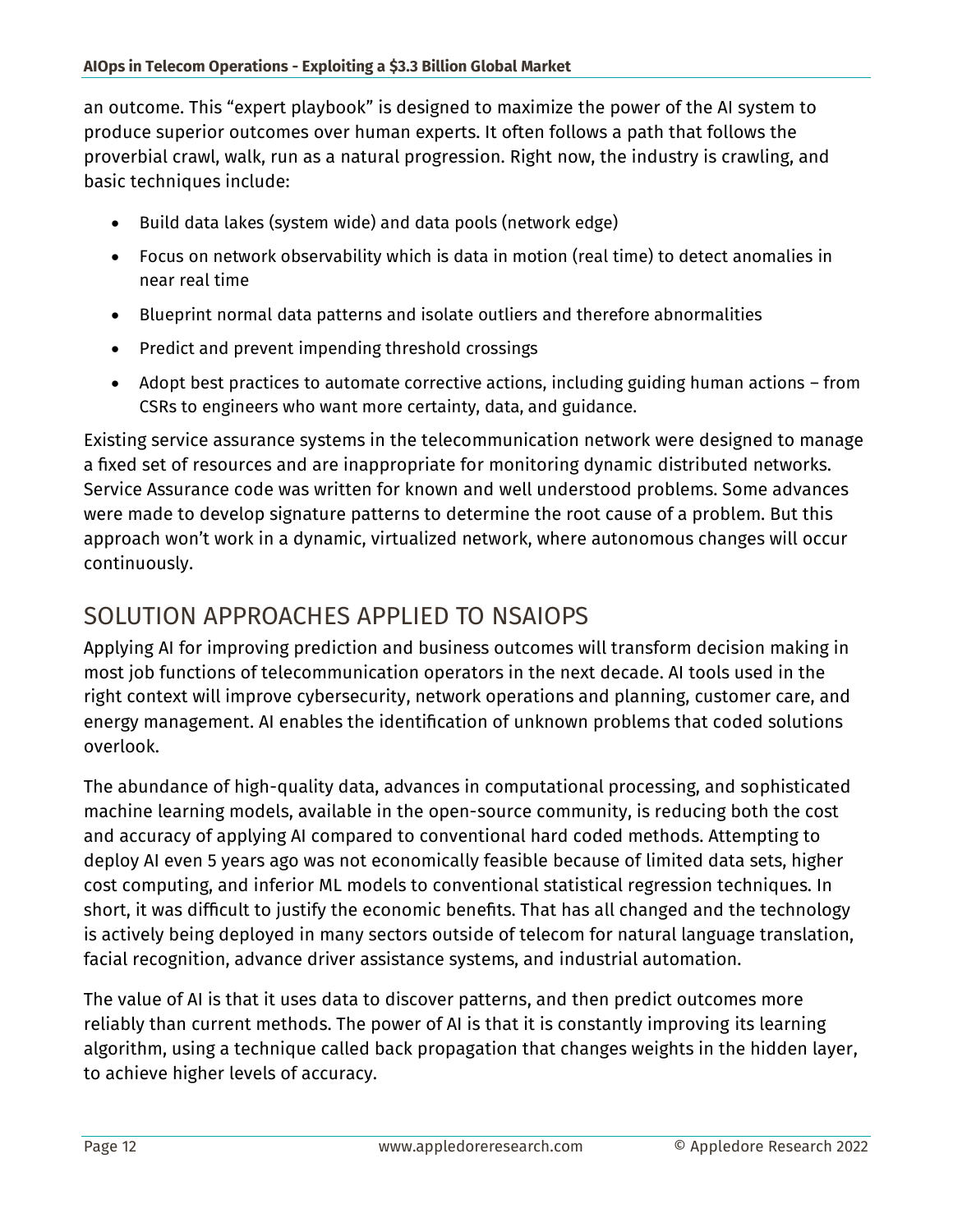Figure 5 provides some of the most popular use cases of AI/ML in network and security operations centers.

|                                  | <b>Network Operations</b> |        | <b>Network Planning</b> |        | <b>Customer Care</b> |                                                                  | <b>Security Operations</b> |      |             | <b>Energy Operations</b> |       |                |
|----------------------------------|---------------------------|--------|-------------------------|--------|----------------------|------------------------------------------------------------------|----------------------------|------|-------------|--------------------------|-------|----------------|
|                                  |                           |        |                         |        |                      | Subscriber Call                                                  |                            |      | Trojan DDOS |                          | Power |                |
|                                  | Assurance                 |        |                         |        |                      | Fulfillment Lab Test Optimize Deploy Experience Resolution Fraud |                            |      | Code        | Attack                   | Mgmt  | Sustainability |
| 5G site design                   |                           |        |                         | High   |                      |                                                                  |                            |      |             |                          |       |                |
| Battery capacity prediction      |                           |        |                         |        |                      |                                                                  |                            |      |             |                          |       | Low            |
| Cell site capacity planning      |                           |        |                         |        | High                 |                                                                  |                            |      |             |                          |       |                |
| Cell site energy management      |                           |        |                         |        |                      |                                                                  |                            |      |             |                          | High  |                |
| Device interoperability          |                           |        | High                    |        |                      |                                                                  |                            |      |             |                          |       |                |
| NOC Fast fault isolation         | High                      |        |                         |        |                      |                                                                  |                            |      |             |                          |       |                |
| <b>NOC Faster MTTR</b>           |                           |        |                         |        |                      |                                                                  | High                       |      |             |                          |       |                |
| Network Inventory                |                           | High   |                         |        |                      |                                                                  |                            |      |             |                          |       |                |
| Ransomware attack                |                           |        |                         |        |                      |                                                                  |                            |      | High        |                          |       |                |
| Data Breach attack               |                           |        |                         |        |                      |                                                                  |                            | High |             |                          |       |                |
| Network threat detection         |                           |        |                         |        |                      |                                                                  |                            |      |             | High                     |       |                |
| Customer Care NPS prediction     |                           |        |                         |        |                      | High                                                             |                            |      |             |                          |       |                |
| Order fallout                    |                           | Medium |                         |        |                      |                                                                  |                            |      |             |                          |       |                |
| Power failure prediction         |                           |        |                         |        |                      |                                                                  |                            |      |             |                          |       | Medium         |
| Radio coverage                   |                           |        |                         |        | High                 |                                                                  |                            |      |             |                          |       |                |
| Radio signal loss prediction     | Medium                    |        |                         |        |                      |                                                                  |                            |      |             |                          |       |                |
| Sleeping cells prediction        | Medium                    |        |                         |        |                      |                                                                  |                            |      |             |                          |       |                |
| Virtual drive test               |                           |        |                         | Medium |                      |                                                                  |                            |      |             |                          |       |                |
| Work order volume prediction Low |                           |        |                         |        |                      |                                                                  |                            |      |             |                          |       |                |

#### **Figure 5: Network and Security Operations AI Use Cases**

#### *Source: Appledore Research*

We consider AI, in its current state, as having the potential to become a high value tool used for specific tasks to solve difficult business problems. It is important to look at AI in the context of the business problem and the results that you want to achieve that yield faster, cheaper, and more accurate results that current workflow tasks or traditional IT tools. The executives and implementers of AI must balance the long-term strategy, organizational impact of AI on existing jobs, data privacy laws, and the economics of AI in improving decision making for all aspects of its business.

It is critical to balance the cost of data acquisition with the accuracy and business outcome that you want to achieve. Organizations applying AI for specific functions will need training data to train the AI tool, input data to test and run the AI system, and feedback data for improving the accuracy of the AI tool. The context and type of data will determine the value and its relevance in solving specific use cases. Another consideration in the AI driven project is the use of data that may violate data privacy and regulatory laws on the use of personal data. AI will be useful for some tasks, but not relevant for other tasks. Applying AI for a limited data set or when the problem is not well defined should be avoided.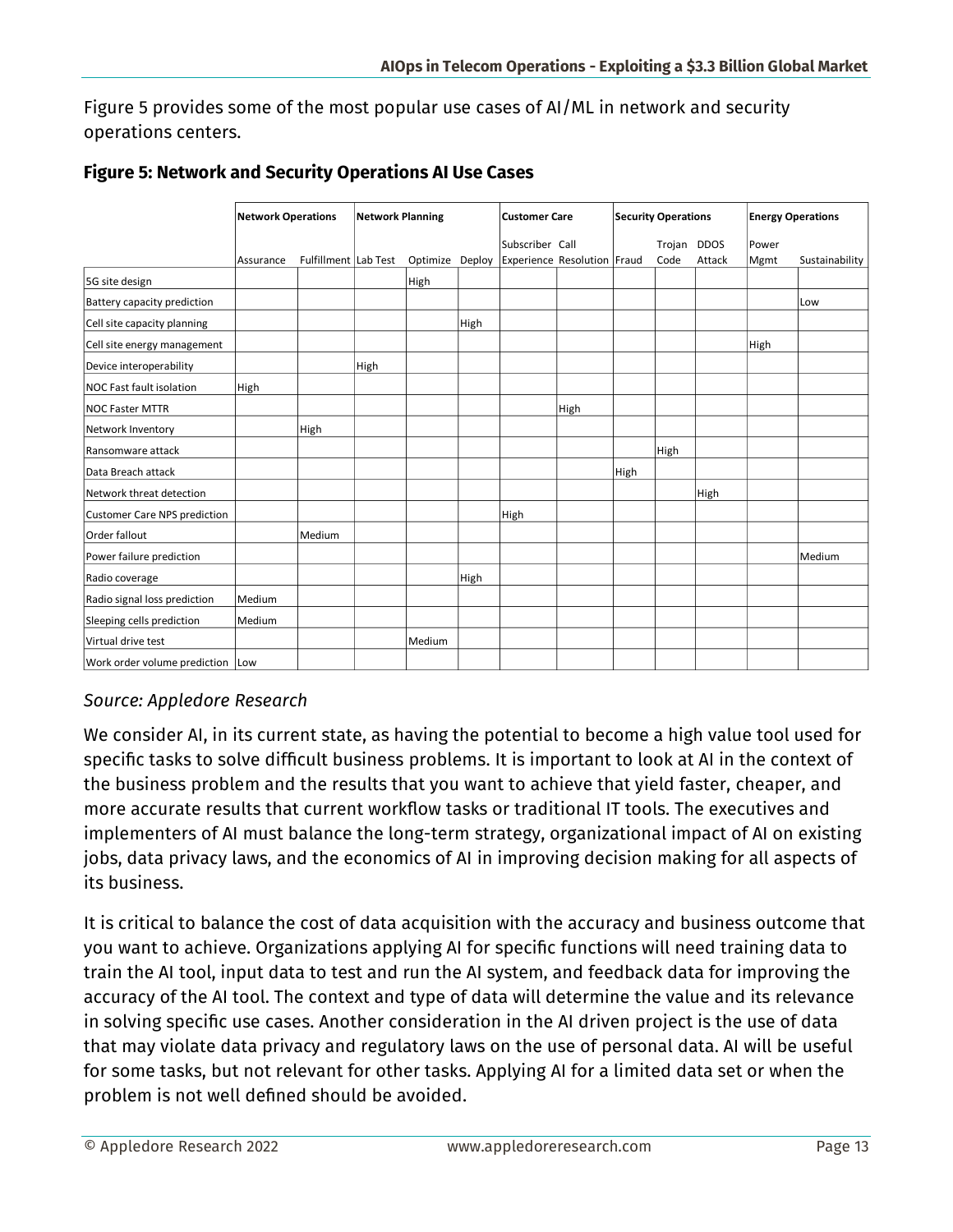#### <span id="page-13-0"></span>**Secular Shift Towards Observability**

To observe the networks behavior, CSPs must deploy distributed data collectors that provide sufficient output to understand the health of the network. A key input is the deployment of active testing and passive collection of data plane network flows. The data stream and collection of performance metrics and fault events become critical inputs of user activity to reach observability. Baselining performance metrics provides the basis for establishing network state.

Active testing provides a continuous proxy method for how the service is performing at any given time. It provides a low-cost option to simulating traffic, measuring performance, and yielding a reasonable benchmark as to the overall health of the network. Passive probing provides the data flow of real user activity across the entire service chain. It is more precise, higher cost, and very effective at isolating problems quickly.

Observability is necessary in the telecom cloud network to realize the automation of laborintensive activities which cost the telecommunication industry half a trillion dollars every year. Automation is being deployed today in the 5G radio access (RIC), SON, and SD-WAN network domains. CSPs should be preparing now to implement network observability to realize the benefits of closed loop automation for orchestration driven processes. Logic follows that you can only control by observing the complete state of the network. Observability deployments must begin at each technology domain to accrue the benefits necessary to realize a fully autonomous network by 2030.

Many CSPs have been resistant to thrust forward most automation related projects outside of the domains we mentioned above. This is largely driven by the uncertainty of unleashing a rogue algorithm driven process engine that is perceived to create unforeseen and potentially catastrophic consequences. Self-driving cars with passengers sleeping in the back seat that crash reinforce the bias against fully autonomous systems. Similarly, the telco mindset is to push back on the telco autonomous network for now in favor of defending the Five 9's of reliability.

Our long-term thesis is that automation will come to the telecom vertical albeit slowly. It will be necessary as labor shortages persist and managing the network complexity increases with advanced technologies such as 5G, Edge, and private networks. Many developed countries which have a skilled labor shortage will face an increasing labor shortage in the latter years of this decade. Germany has a labor shortage of 2.5 million workers today which will grow to 10 million by 2030. Countries that have a surplus of labor such as the United States at 20 million workers will see a decline to 7 million workers by 2030. Observability is an effective strategy to improve operational efficiency, hedge against tight labor supplies, and is necessary to achieve closed loop automation.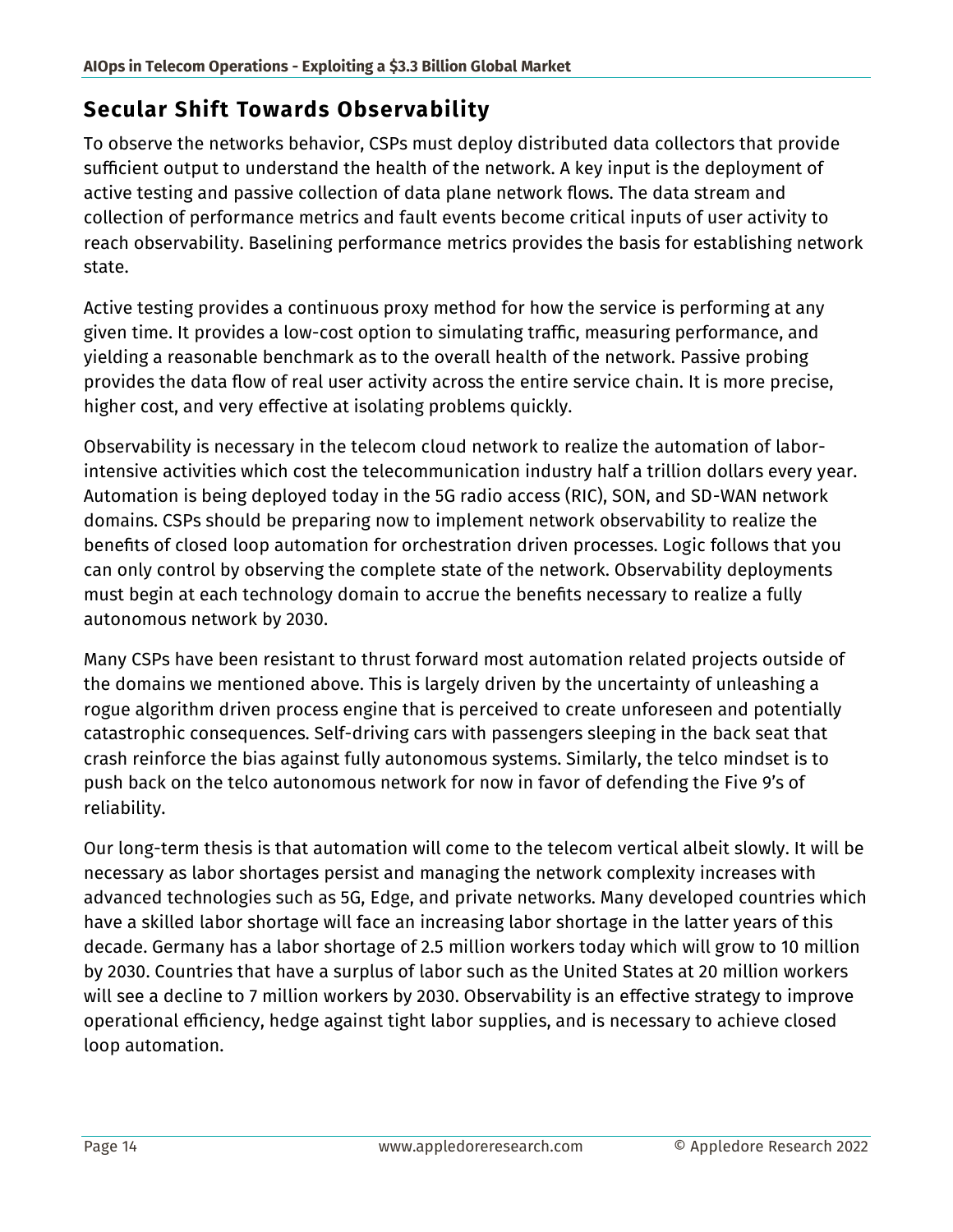The promise of the modern network is to provide highly valuable dynamic services which must become autonomous. Network observability provides the high value data inputs to gain insights and actions for telco operations.

#### <span id="page-14-0"></span>**Customer Churn**

One of the most important business metrics in the telco industry, which is reported every quarter, is customer churn. Acquiring customers is expensive and the ability to predict customer churn is critical. The first step in reducing churn is the ability to identify customers most likely to leave. Many methods have been applied in the industry, including reporting on network KPI's, deploying subscriber analytics tools, and using 3rd party services to report on net promoter scores.

Regression methods have been the backbone of the industry up until now. Regression attempts to predict churn based on what has happened in the past. Regression can be improved for churn by considering multiple conditions. For a mobile user, conditions might be handset in use, coverage area, technology deployed in the RAN, pricing plans, usage patterns, bill shock, payment patterns, and so forth. This technique was known as multivariate regression, and it improved the error rate in predicting churn. The problem with regression is that it almost never accurately pinpoints which customers might leave. Instead, it predicts an average. Today machine learning based churn models are outperforming regression models. The reason for this is more variables are available on a larger data set of subscribers. Instead of hundreds of variables and thousands of customers, CSPs can now apply AI to thousands of variables and millions of subscribers, in near real time.

## <span id="page-14-1"></span>**Anomaly Detection**

Anomaly detection in the past was based on rules-based programming and root cause analysis. This technique is still applicable today and should continue to be used in classical root cause and problem resolution task found in the NOC, security, and fraud domains. AI based methods should be applied to the most difficult areas of anomaly detection. New services and technology deployments are a clear greenfield for AI. The variety of uses for applied AI in the telecom operational domain includes: 5G radio access planning, root cause analysis in SD-WAN deployments, and quality of service in edge cloud applications.

# <span id="page-14-2"></span>WHAT ARE THE RISKS TO ACCELERATING AND ADOPTING AIOPS?

Many factors are in play that create barriers to adopting AI/ML in operational domains. We see the key inhibitors to faster adoptions as:

- 1. Access to data
- 2. Skilled labor in the design, build, and deployment phase
- 3. Poor modelling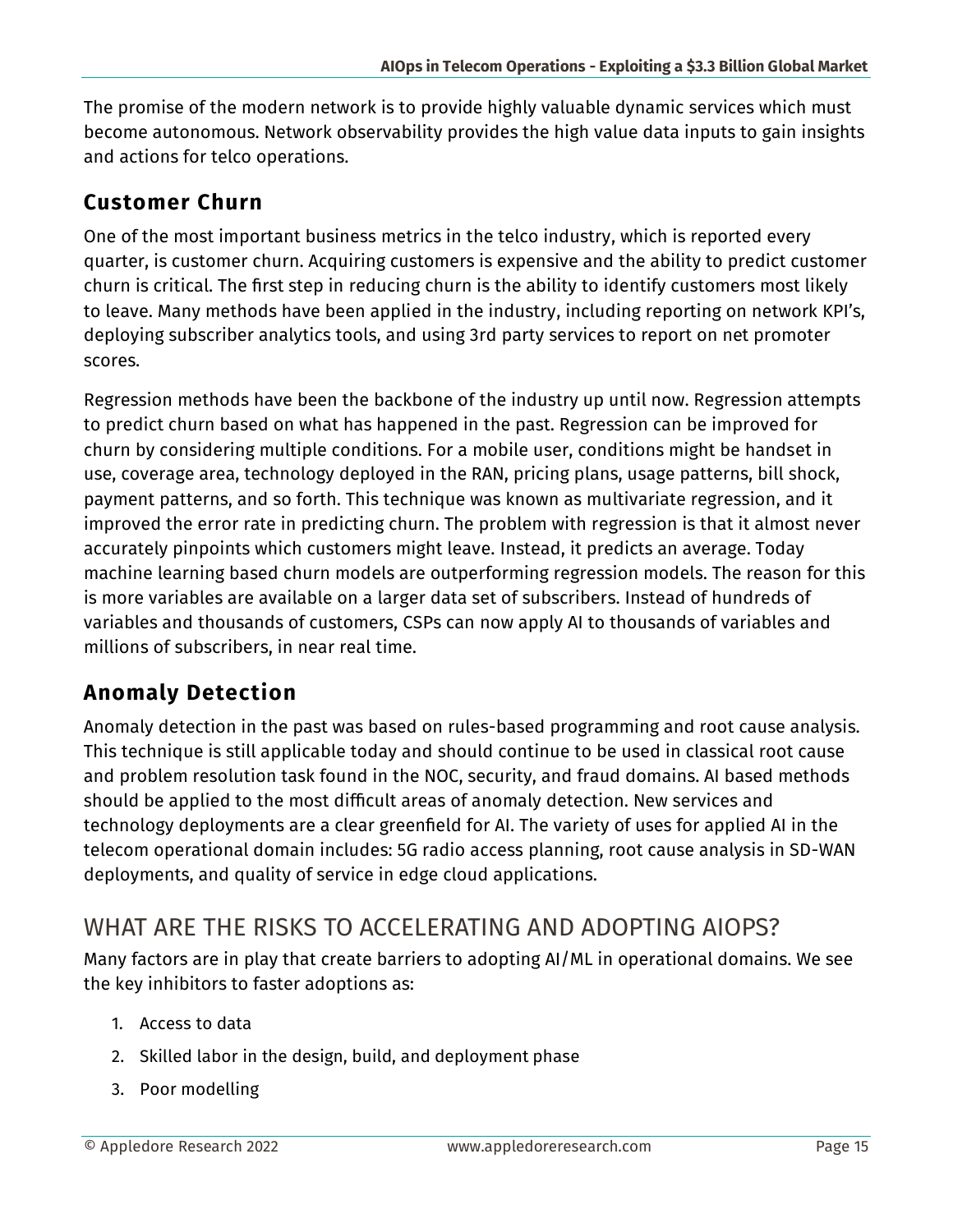4. Regulatory and privacy laws

#### <span id="page-15-0"></span>**Access to Data**

Data is the oxygen that powers the AI engine. To improve the prediction of any AI engine it must have large, diverse, high-quality data. The biggest challenge we see, in speaking to implementers of AI driven projects, is both finding the data and getting access to it. The data can be available but access to the data pipe could be restricted because of governance and lack of cooperation between departments.

The most important take away for AI projects is the availability and quality of data. Without it, machine learning is impossible. You can have the best team and a solid ROI, but without high quality data your entire AI project will fail.

Data is used for training the ML algorithms, validating that it works, and then testing the AI outcomes. The validation phase is used to refine and tune the model. Keep in mind that after identifying and gathering the data it must be classified and labeled.

A good rule of thumb on data acquisition and its use is that 60% of the data is used for training the model. This is often the case for adjusting weights in the model in a technique known as back propagation. More on that process later. The training data can't be used in the testing phase because the ML algorithm already knows the expected output. The goal is to get the ML algorithm to improve on its learning with new data and achieve better outcomes for anomaly detection than is possible with a human.

Probably worth emphasizing that this is not a one-off activity – training and adapting the model is an ongoing activity that moves with changes in the network and business.

Reference or maybe move observability section to here – AIOPs needs an observability platform.

Getting good quality large scale data is the biggest barrier to adopting AI. Specialty companies are emerging that assist humans to label data quickly. Future data labeling platforms will be embedded in the design of the application, so that the data created by using a product will be captured for training purposes. And there will be new service-based companies that will outsource labeling to semi-skilled staff. Finally labeling will be done using AI engines.

Owning data can give immense power and commercial opportunity in AI. However, in many cases the fragmentation of ownership of data can mean that no one has adequate access to enough data to truly solve complex problems. This is particularly a problem in telecommunications where we have a fragmented operator landscape and complex interactions of different vendor solutions. To date operators and vendors have tended to be commercially protective of "their" network data, preventing its use in supporting industry wide problems. The industry needs to find effective ways of beneficially sharing data, with appropriate protection or anonymization, to enable the greater prize of a cost-effective network.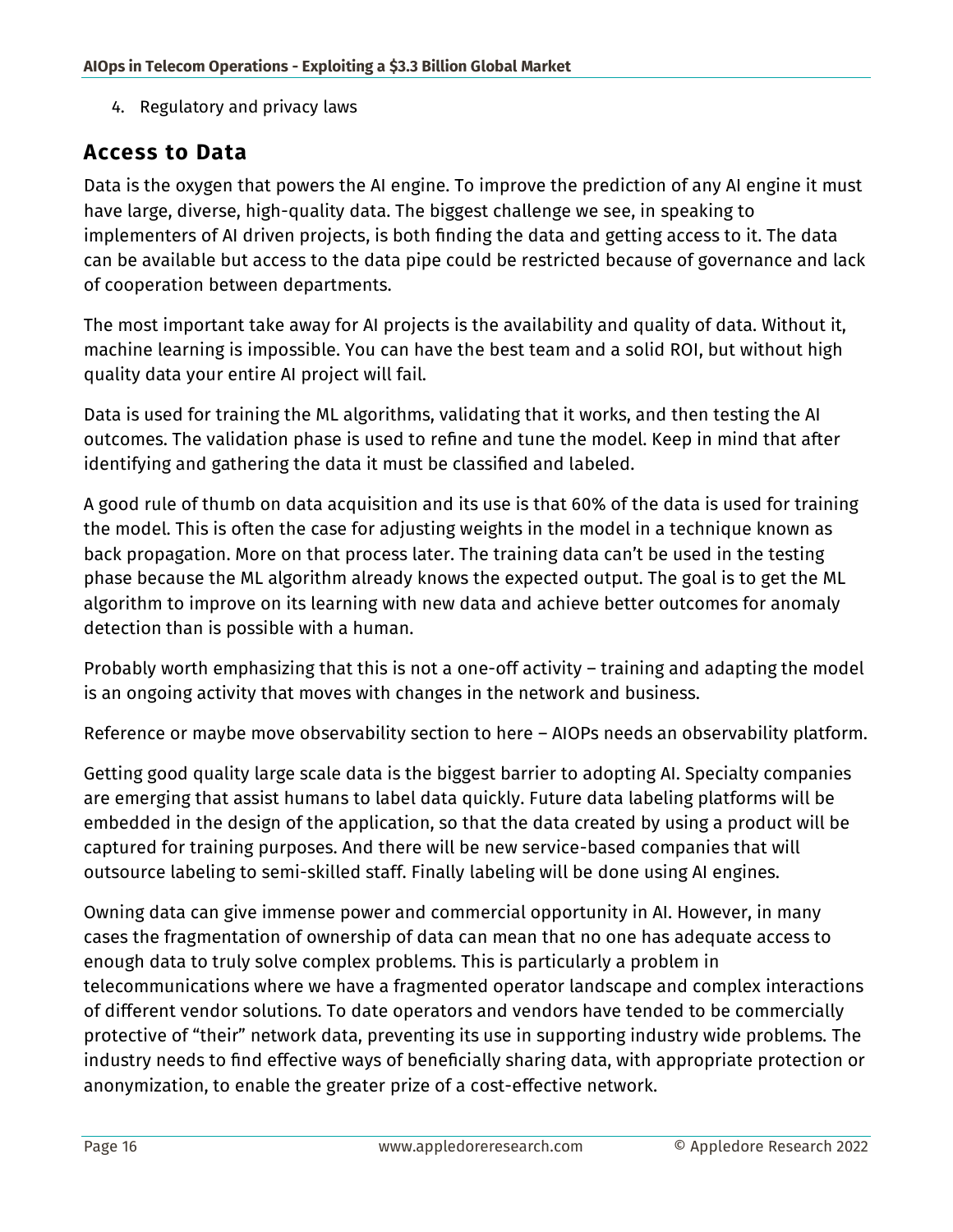# <span id="page-16-0"></span>**Skill Sets**

AI is fundamentally reliant on data scientists. The demand for data scientist exceeds the pool of available experts in the field. This supply/demand imbalance will remain supply constrained for the foreseeable future, based on both our growth assumptions for the market and more AI driven use cases in the telecom market. The data scientist role is to conceptualize, prototype, design, develop and implement large scale solutions in the cloud and on premises, in close collaboration with product teams, data engineers and cloud enterprise teams. Competencies in implementing established as well as new machine learning, text mining and other data science driven solutions on cloud-based technologies is required. The data scientist will be knowledgeable and skilled in the emerging data science trends and must be able to provide technical guidance to the other data scientists in implementing emerging and advanced techniques. The data scientist must also be able to work closely with the product and business teams to conceptualize appropriate data science models and methods that meet the requirements.

We see in many cases CSPs relying on SI's and primary suppliers to advance their AI projects. This approach will yield fast time to market and bring domain expertise that may not be available to smaller regional or CSPs that accept the skill sets don't exist in-house.

# <span id="page-16-1"></span>**Poor models that generate bias**

Beware of bias in the AI model and data sets, that can impact the prediction performance of the output. Models with a high bias are more rigid and less sensitive to variations in the data. At the opposite end of the spectrum are high variance models which are better suited to flex with data complexity, but the tradeoff is that the model is also more sensitive to noise.

- Sample bias is the result of using data to train the model which does not accurately depict the problem domain. In the telco domain utilizing data on a 4G radio access network to train a 5G network coverage and capacity model will not produce the expected results.
- Prejudicial bias occurs when humans apply stereotypes to the training data. The classic cases are racial profiling, gender, and credit worthiness. For example, using socio-economic data that contains only age, race, and zip code will produce outputs that do misclassify the credit worthiness of low-risk default consumers.
- Measurement bias will result from faulty devices. This is easy to identify but should be considered in any prediction output.

# <span id="page-16-2"></span>**Regulation and Data Privacy**

It should come as no surprise that data privacy and consumer data protection are two of the most significant issues in our industry. Data privacy revolves around consumer consent, how data is shared with 3<sup>rd</sup> parties, what data is collected, and where it is stored. All companies must be compliant with regulatory restrictions on the use of data imposed by governments. The most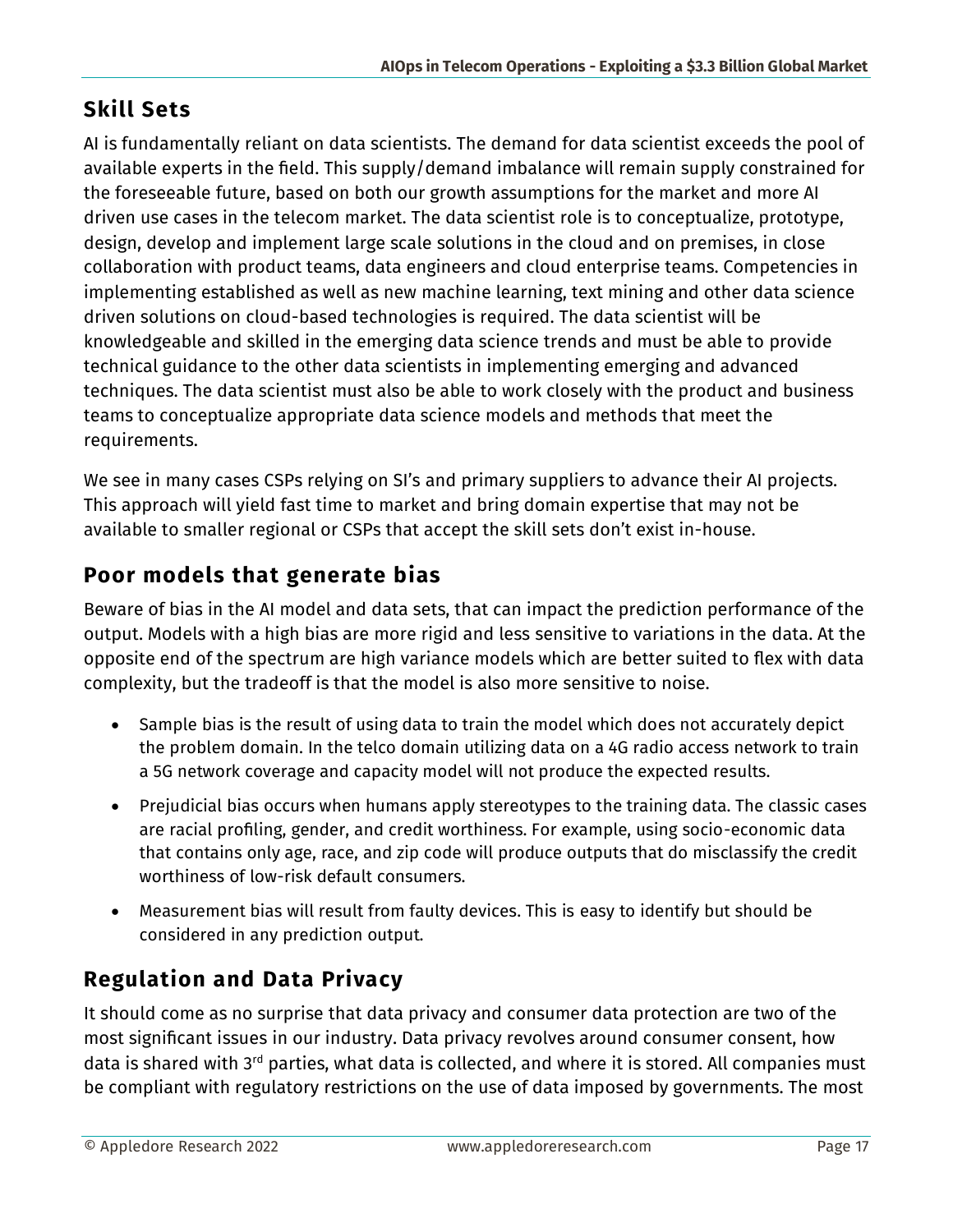familiar is the European Union General Data Protection Regulation (GDPR) that applies to the use of EU citizen data.

The challenge for policy makers is to make clear what is collected, opt-in/out consensus rules for the consumer, and how data is collected, stored, and transferred to  $3<sup>rd</sup>$  party companies. This cannot be done at local levels but instead must be implemented at a national level. In the United States policy makers at the federal and state levels are wrestling for who should legislate into law the use of data. We do expect the FTC to legislate a federal privacy law. Doing it at the state level makes enforcement harder and leaves more interpretation of how it should be implemented given each state will most likely craft their own regulations. In my opinion if it is not done at a national level, implementation and enforcement will fail to achieve compliance in the commercial market.

It's not a question of if, but when, policy makers will impose tighter restrictions on the use of data and make services more transparent and easier for the consumer to opt in or out. Much of this is driven by large data sets generated by mobile and sensor-based devices and the algorithms behind it that policy experts argue benefits suppliers (data collectors) not the consumer.

# <span id="page-17-0"></span>LEADING SUPPLIERS

Appledore Research has completed primary research on the following suppliers in the market that have deployed AI software and services commercially in the market. Many suppliers exist in the market, and we will continue to add to our corpus of research as the market matures. The suppliers profiled were required to provide us with supporting documentation on deployments within the past six months, access to experts, and documentation of commercial software that has been released into the market. Suppliers that want to brief us on their solution are encouraged to contact us directly.

## <span id="page-17-1"></span>**Ericsson AI**

CSPs evaluating AI suppliers to improve operational efficiency in the mobile network must have Ericsson on the short list. The combination of a global top tier managed service business with deep technical domain knowledge of the RAN, core, and OSS domains is powerful. Ericsson has proven AI deployments with some of the largest operators in the world. Downside risk should be minimal for RAN optimization and in understanding subscriber experience. Ericsson has both proven products in its portfolio and thousands of network experts and hundreds of data scientist on the payroll.

Ericsson has a smaller sphere of partners in its eco-system, preferring to take more of a go it alone tactical approach. This will work in the current market but in the future, we think this strategy has some obvious weaknesses. It has no preferred AIOps SI partner. Ericsson has not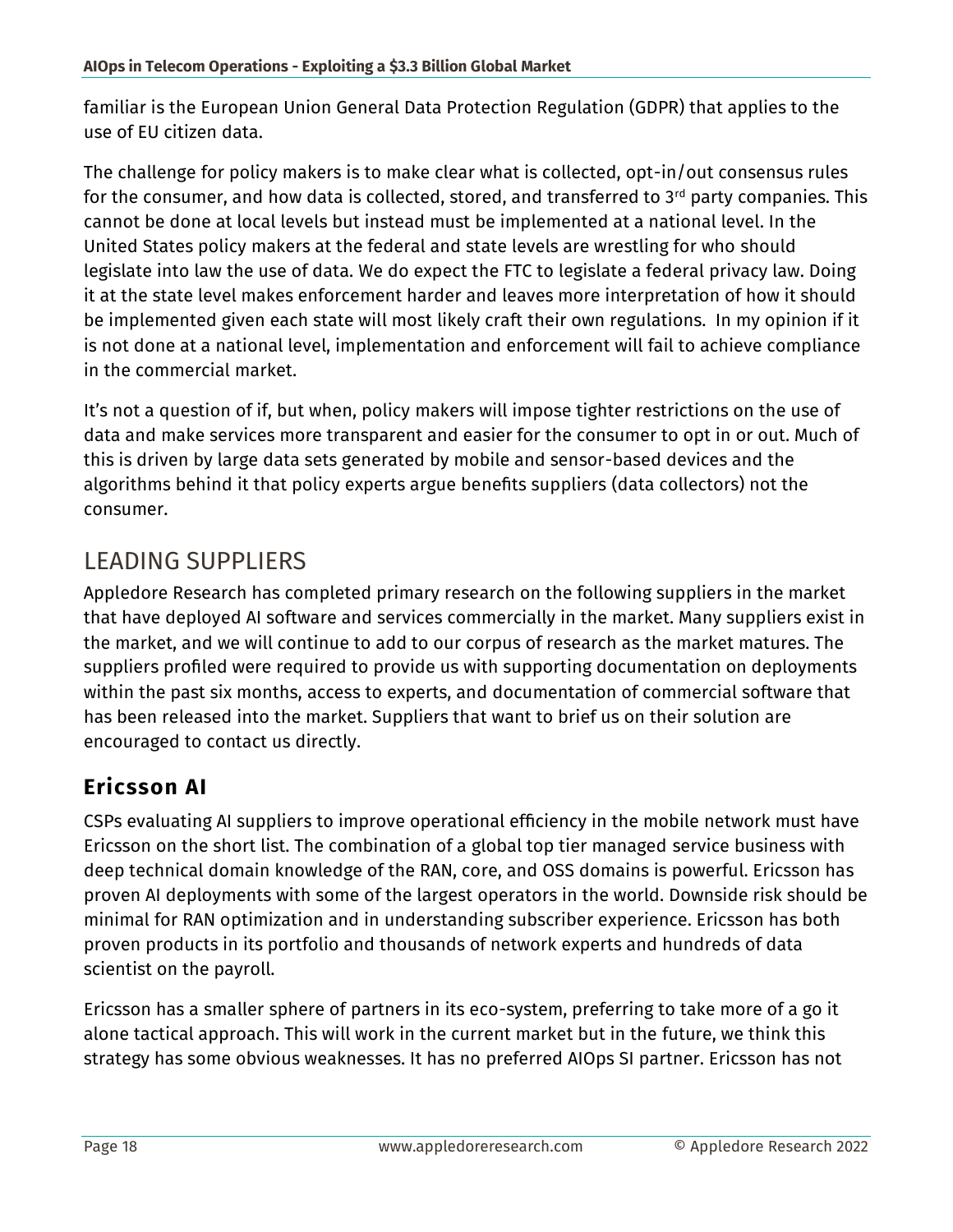announced any meaningful AIOps related partnerships with cloud providers. The Google announcement in June was specific to 5G edge and this is in the very early stages of formation.

## <span id="page-18-0"></span>**Nokia AVA**

Nokia is a top-tier supplier for AI centric solutions. We think Nokia is executing very well in the AIOps market particularly for its mobile operators. Applying AI to business problems requires high value data, domain expertise, innovation in the use of ML algorithms, and massive scaling in the cloud compute infrastructure. Nokia delivers in all areas. It has relationships with all the cloud platform suppliers.

Not much attention is centered on Nokia's Bell Lab assets where it has a deep bench of PhDs and data scientists to tune and perfect the algorithms. Combining this with Nokia's field and development resources in both the mobile and fixed network domains brings credibility and relevance to solving RAN optimization, and network anomalies.

Nokia is also focused on fringe opportunities that help control cost outside of the operational domain. Energy consumption by mobile operators will increase with the deployment of 5G which results in densification of the RAN. Nokia has deployed an Energy Efficiency service via its managed service business that uses AI to reduce energy usage in 5G networks by up to 20%.

Nokia's ambition in the future is to implement a more tightly coupled orchestration and AI analytics feedback loop to reduce human touch points in the lifecycle service chain.

Near-term we expect Nokia AVA and its other analytics assets to grow faster than other parts of the software business. We believe the market opportunity for the use of machine learning and AI techniques in the telecom industry is in the early stages of growth. Nokia has first mover advantage here.

## <span id="page-18-1"></span>**Google Anthos**

Google has not yet announced any specific solutions for telco AI in network operations. However, we see any future fitting into Anthos for Telecom which extends Anthos' reach to telecom edge cloud locations. Google sees Anthos as the operating system that can support every kind of telecom application, from high-performance RF processing to core, OSS, BSS, and network analytics.

Anthos for Telecom enables the move from telco's traditional siloed build-out to a more hybrid multi-cloud, open approach. Traditionally, most telecom network software used to reside in onpremises data centers, but this is shifting towards a mix of private, public cloud and edge. Increasingly, CSPs are moving in this direction for their OSS/BSS. With increasing emphasis on advanced 5G use cases (especially for enterprises), operators are exploring new ways to manage distributed software applications across complex cloud infrastructures.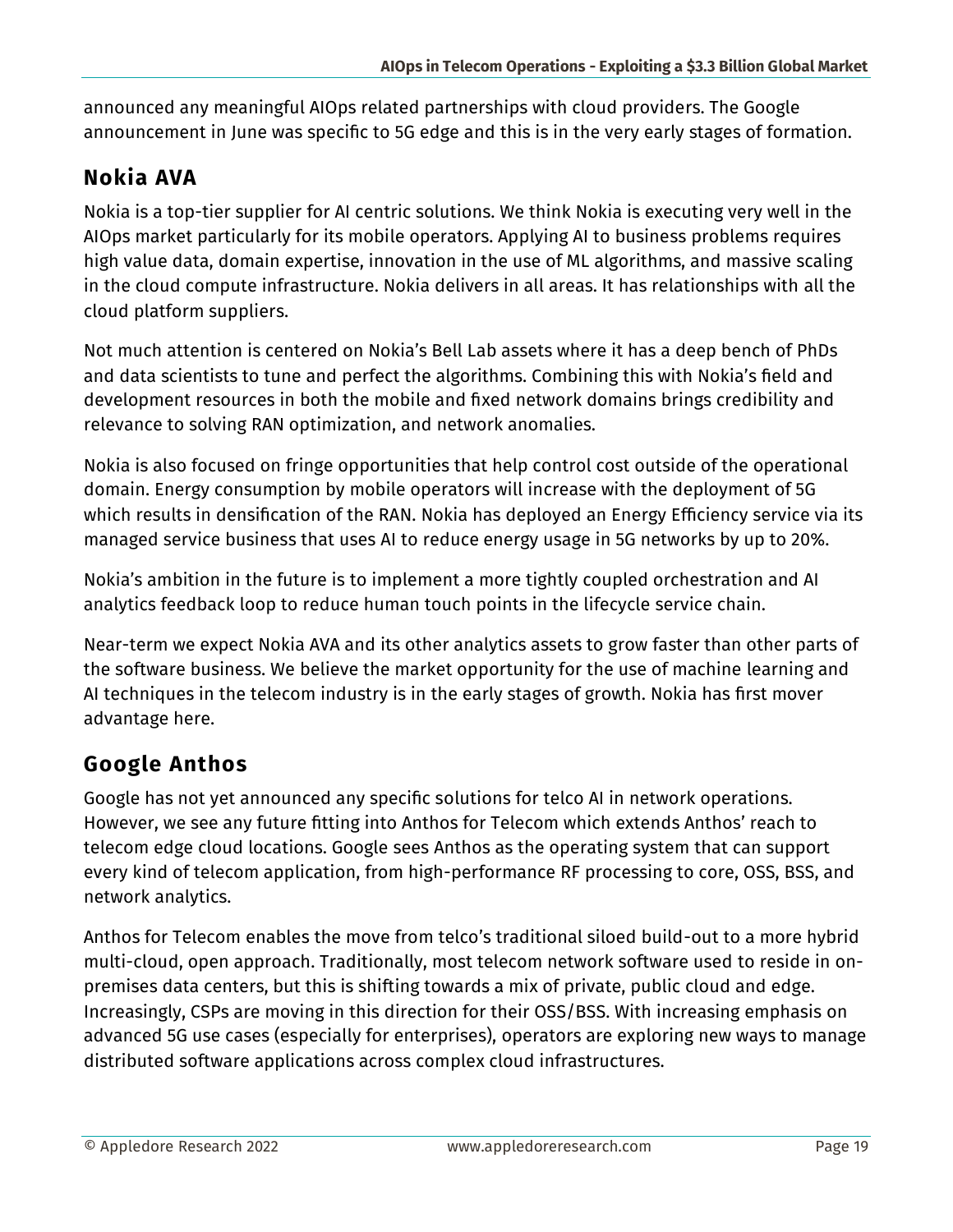Managing these new applications can be very challenging, even for a single telecom function. For instance, a 5G core can have 40-50 different workloads, and sometimes can involve two or three vendors. This is where Google has an opening in positioning Anthos for Telecom helping operators.

### <span id="page-19-0"></span>**Ciena Blue Planet Analytics**

Ciena leadership in the optical network domain is being applied to AI to solve some of the most difficult problems in signal impairments in layers 0, 1, and 2 (optical and ethernet). Using it software assets, the company has much more ambitious plans to not only leverage its predictive analytics engine but also to drive closed loop automation. Ciena has orchestration, inventory, and route optimization software products under the Blue Planet portfolio to automate most manual task done today by highly skilled craft technicians. Replacing craft technicians' long term will dramatically lower OPEX cost and achieve higher levels of service availability. Ciena is also applying AI for predictive analytics to improve dynamic network allocation and workload scaling at the 5G edge.

Ciena is taking a practical approach to machine learning and automation. They are beginning with network events, where they can bring their domain expertise to bear. Most of the initial use cases relate to degradation or loss of either optical or ethernet signals. Blue Planet Analytics (BPA) collects data from many sources and performs correlations. Using the data, it can learn the root causes of events without supervision. For example, BPA can predict Ethernet LOS after learning over time. BPA's actions are supervised (in part due to complexity and in part to provide CSPs' confidence). BPA first suggests what it believes to be the best action or actions, and human experts either select from the list or confirm/deny the corrective action. At some point its accuracy is sufficient to allow actions to be implemented without human intervention. This threshold is left to the discretion of each operator. Currently, the high variability of vendors, technologies and operational processes between customers means that standardized analytic and machine learning approaches are not possible. Instead, Blue Planet analytics and machine learning learns over time with each solution specific to customer.

# <span id="page-19-1"></span>**Spirent VisionWorks**

Spirent VisionWorks is a leading assurance solution providing proactive insight of network and service performance based on a cloud-native architecture. Using machine learning and AI, VisionWorks continuously monitors and develops network-specific baselines, called signature analysis, allowing potential deviations to be identified and addressed before becoming major network disruptions. Once a problem is identified, automation-driven diagnostic testing and intuitive, guided workflows quickly lead VisionWorks users to issue domain isolation and root cause repair.

Spirent is uniquely positioned to support AIOps efforts based on decades leading the test and validation market. Customers that want to reduce network validation time to deployment cycles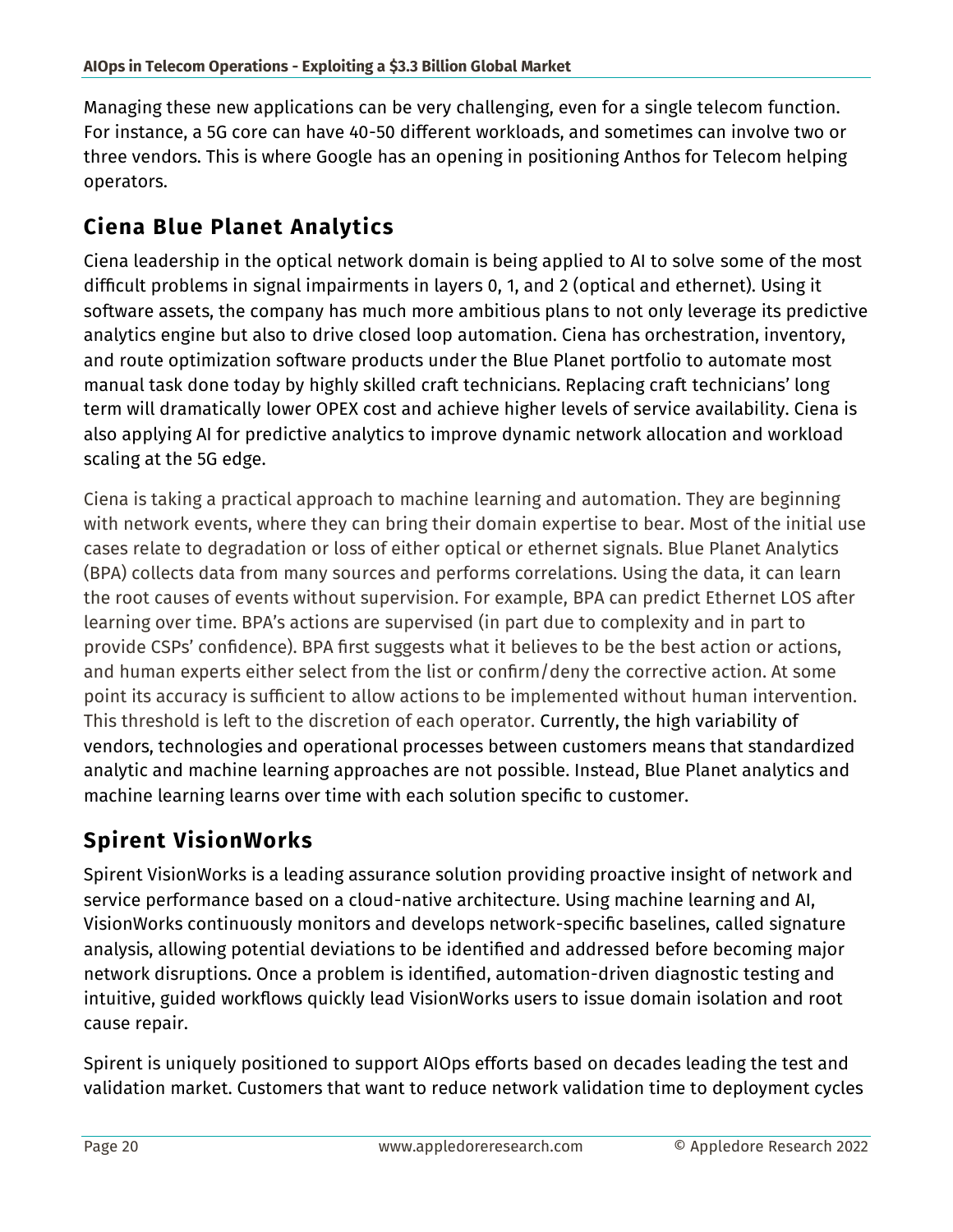must consider Spirent as a testing and assurance supplier. Spirent has the credentials to deliver a testing solution at scale in a multi-vendor network. It has deep relationships with almost every infrastructure supplier in the telecom supply chain. As the market is evolving, so is Spirent, by transforming its products to support new outcome-driven "testing as a service" offerings.

## <span id="page-20-0"></span>**Innoeye Foresight**

Rakuten Symphony acquired Innoeye in 2020. Innoeye provides workflow orchestration and intelligent automation solutions. Innoeye Foresight is a real time analytics platform, which leverages and correlates data from multiple sources. The platform enables proactive diagnosis and remediation. Foresight is multi-vendor, multi-technology, configuration management, performance management and optimization platform.

The Foresight platform is designed to handle massive data volumes and transactions. Using this multi-functional platform customers can gain insight of network behavior, operational insights, and optimize the overall network performance.

# <span id="page-20-1"></span>**Netscout Omnis Analytics**

Netscout automates root cause analysis for network, service, and device problems with Omnis Analytics. It calculates the business impact by identifying how many unique subscribers are being impacted for each issue.

Omnis goes beyond what humans can achieve by performing always on analytics with crosscorrelations across multiple dimensions and multi-pass outlier logic to achieve scale at the lowest cost. It uses Impact Analytics and Behavioral Analytics to identify usage patterns (both abnormal and normal) that are not visible otherwise. Omnis Applications are built on top of the nGenius platform.

# <span id="page-20-2"></span>**IBM Cloud Pak for Watson AIOps**

IBM is combining AI/ML in network operations under its umbrella of IBM Cloud Pak for Network Automation. It is an open, cloud native, technology/vendor agnostic solution. This means it is applicable, to a wide range of applications, technologies old and new, and across industries.

IBM also offers an AIOps-driven network performance management solution, IBM SevOne Network Performance Management. It delivers a comprehensive view of what's happening in the network and how that performance affects the applications driving the business. IBM SevOne NPM integrates multivendor performance data with modular flexibility, allowing users to apply data-driven AI to the ITOps toolchain, like IBM Cloud Pak for Watson AIOps.

The event manager component of the IBM Cloud Pak for Watson AIOps includes all Netcool Operations Insight (including Netcool/OMNIBUS and the Agile Service Manager topology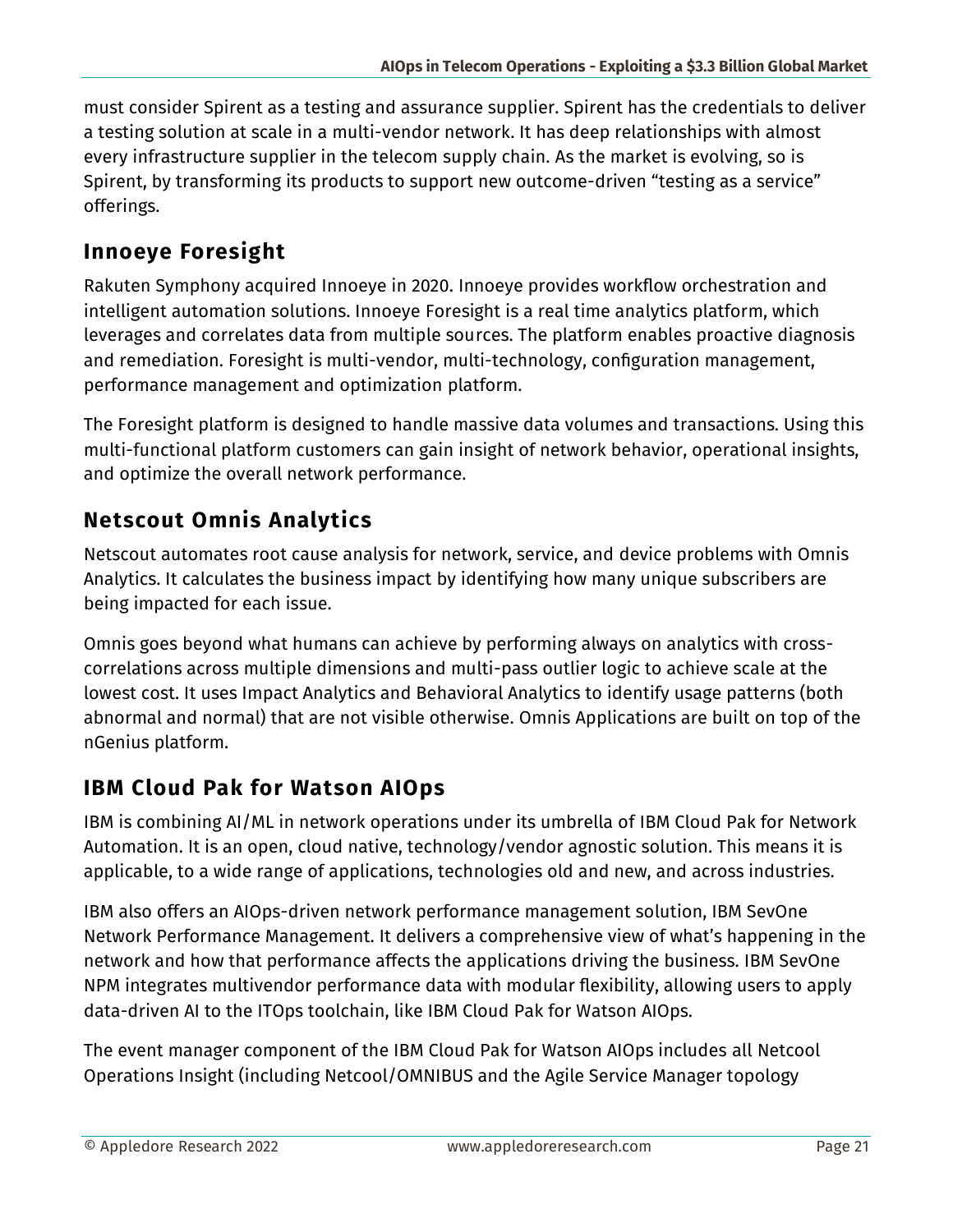function). Netcool remains one of the most widely deployed Operations and event management solutions in the world, present at almost every major CSP.

#### <span id="page-21-0"></span>**Palo Alto Networks Cortex**

Palo Alto Networks has developed a comprehensive security automation and response platform under its Cortex brand. XSOAR has been designed to improve the efficiency of security experts in the SOC to manage incidents and automate cyber-attack incidents. XPANSE understands the exposure to new attacks from the public facing internet and other cloud provider attacks. XDR is the central product to integrate and normalize all data sources to include both network and security infrastructure assets such as identity servers and firewalls.

XSOAR makes use of ML to support functions such as incident triage or to offer SOC experts' suggestions for next steps. XSOAR has improved its ML capabilities to enable customers to train their own models. SOAR is available as an on-premises solution, a hosted solution, and a multitenant solution for MSPs.

## <span id="page-21-1"></span>**Subex Network Analytics**

Subex's current network focus is capacity management in RAN and transport networks at higher layers. They have not focused at L1 and L2 issues and instead focused on the areas where there is a complex data management need.

Subex has focused on RAN investment planning as their first network-related use case. The tool tells operators which cell sites will require expansion (and by how much) – but within constraints of service experience. The tool can also run what-if simulations, for example, to simulate the launch of a new iPhone. In essence, Subex are seeking to effectively find solutions that reconcile competing pressures – cost, performance, and business value.

Subex is now achieving a final investment planning outcome in 3-4 simple steps, compared to current multi-step and manual statistical based processes. With an AI-led approach they are needing less effort to do work and are avoiding making wrong predictions on network growth. They emphasise that they make fully accurate predictions and avoid over-investment in network growth.

## <span id="page-21-2"></span>**Amdocs**

Amdocs is taking a 3-pronged strategy towards AI and machine learning across its offerings. It is expanding existing product lines, launching new products, and creating cross domain OSS/BSS AI/ML solutions. In the category of expanding existing products, it is using ML in the areas of network capacity management, optimization, and site survey. In the new product segment, it is focused on Open Ran automation and 5G Non-standalone orchestration management. Its focus in cross domain leverages NWDAF and common approaches to unify the datasets to reveal anomalies impacting subscribers.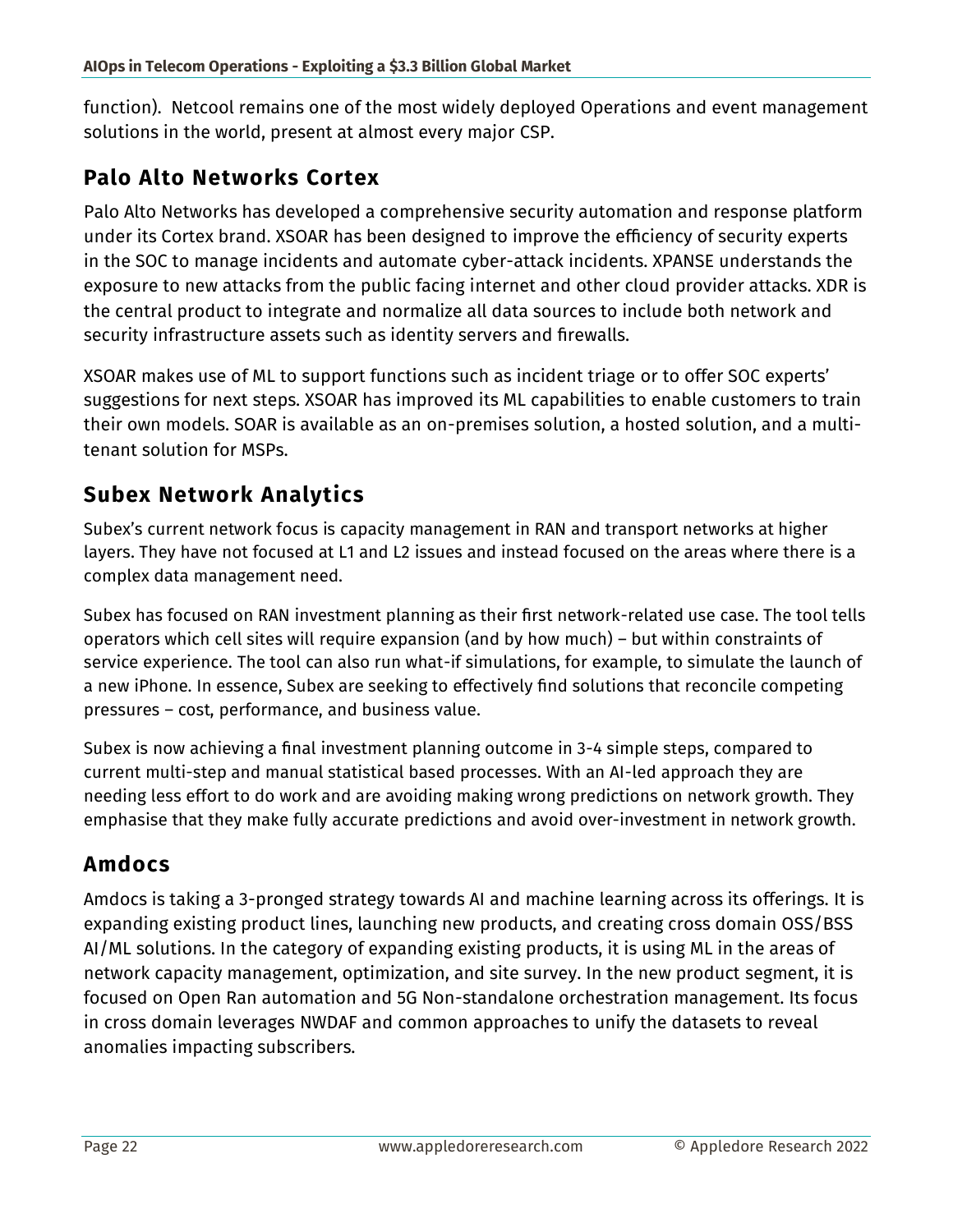## <span id="page-22-0"></span>**HPE Intelligent Assurance**

HPE applies ML/AI to network data and provides actionable insights for run-time engines. Early iterations of HPE solution originated from Expert Systems. EA is embedded in HPE Unified Correlation and Automation product which has a respectable install base.

HPE is addressing the most advanced use-cases in automation through HPE 5G Automated Assurance product.

# <span id="page-22-1"></span>CONCLUSION AND RECOMMENDATIONS

AI will outperform even the best human experts. AI is capable of processing more data in shorter cycle times, with higher degrees of accuracy. Machine learning is the enabler for automation in a technology led world. The modernization of the telco cloud network is becoming more complex and beyond the capabilities of the best human experts and specialists. It's not a question of will AI replace humans in the areas noted in this report – it's when! It's not even a question of replace some things are unscalable without AI.

Buyers of AI solutions will need to separate the contenders from the pretenders before committing to any trials, much less purchase orders. Ask suppliers for reference deployments, capability statistics, costing models, and total economic value from use cases that best match your targeted use case. Ask for ongoing access to data insights across industry!

Suppliers, in this early stage of the market, should be laser focused. Don't try to be all things to everyone. If you can't explain your value proposition on AI in 2 minutes you have failed. Build a strong business case that shows strong return on investment. Successful suppliers can benchmark the customer journey from traditional tools to AI powered solutions in specific technology domains and workflow processes.

For the product managers and field experts, be realistic about acquiring high quality data in large volumes. If you stumble here your business case falls apart quickly. Be aware of access to data pipes that may be off limits. And don't overlook data privacy issues. Data drives the ML engine so unless you can overcome this hurdle you should steer clear of the use case being proved out.

The vendors profiled in this report, stand out and continue to push the boundaries of AI because of their focus and helping customer achieve success today. At the root of their success is collecting and labeling the data sets to drive the machine learning models. Each has a compelling, concise business case that is defendable. Finally, each does not over rotate on their marketing. Their positioning is on point and probably, most importantly, has the customer endorsements to back it up.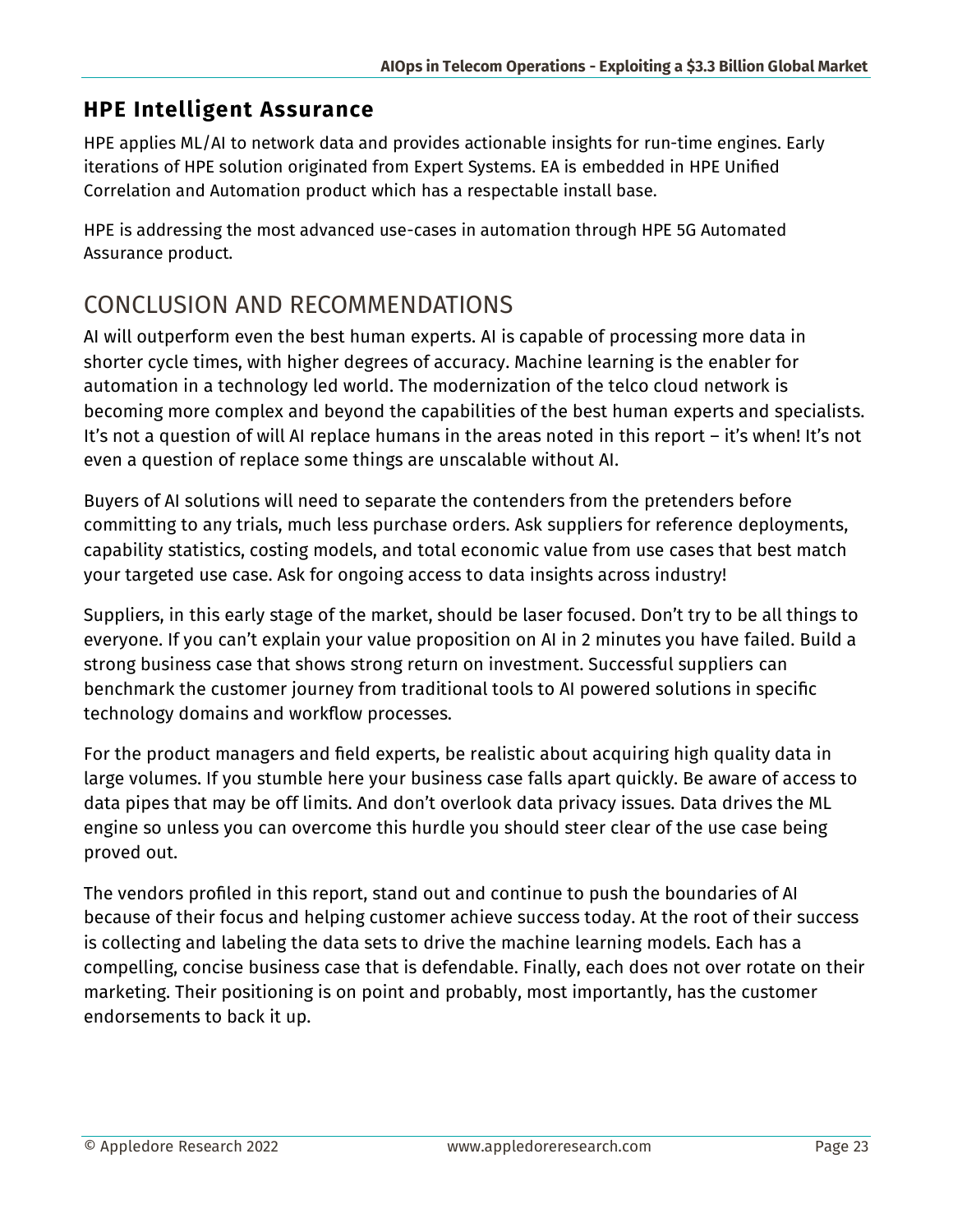# <span id="page-23-0"></span>ABOUT THE AUTHOR



Patrick has more than 25 years of experience in product management, business development, and technology consulting. He has advised executives and developed actionable business plans to help hundreds of technology companies profit in high growth software segments of the market. He is the leading authority and has published research in the areas of cloud economics, virtualization of the network, AI and machine learning,

orchestration, analytics, service management, and customer experience management.

Patrick founded Appledore Research Group in 2014 to focus on the business impact of cloud and virtualization in the telecommunication market. Prior to Appledore, he was Research Director at Analysys Mason, co-founder of OSS Observer (acquired by Analysys Mason in 2008), Director of Product Management for Aprisma (acquired by CA) and held many technical roles in the field supporting both enterprise and service provider customers.